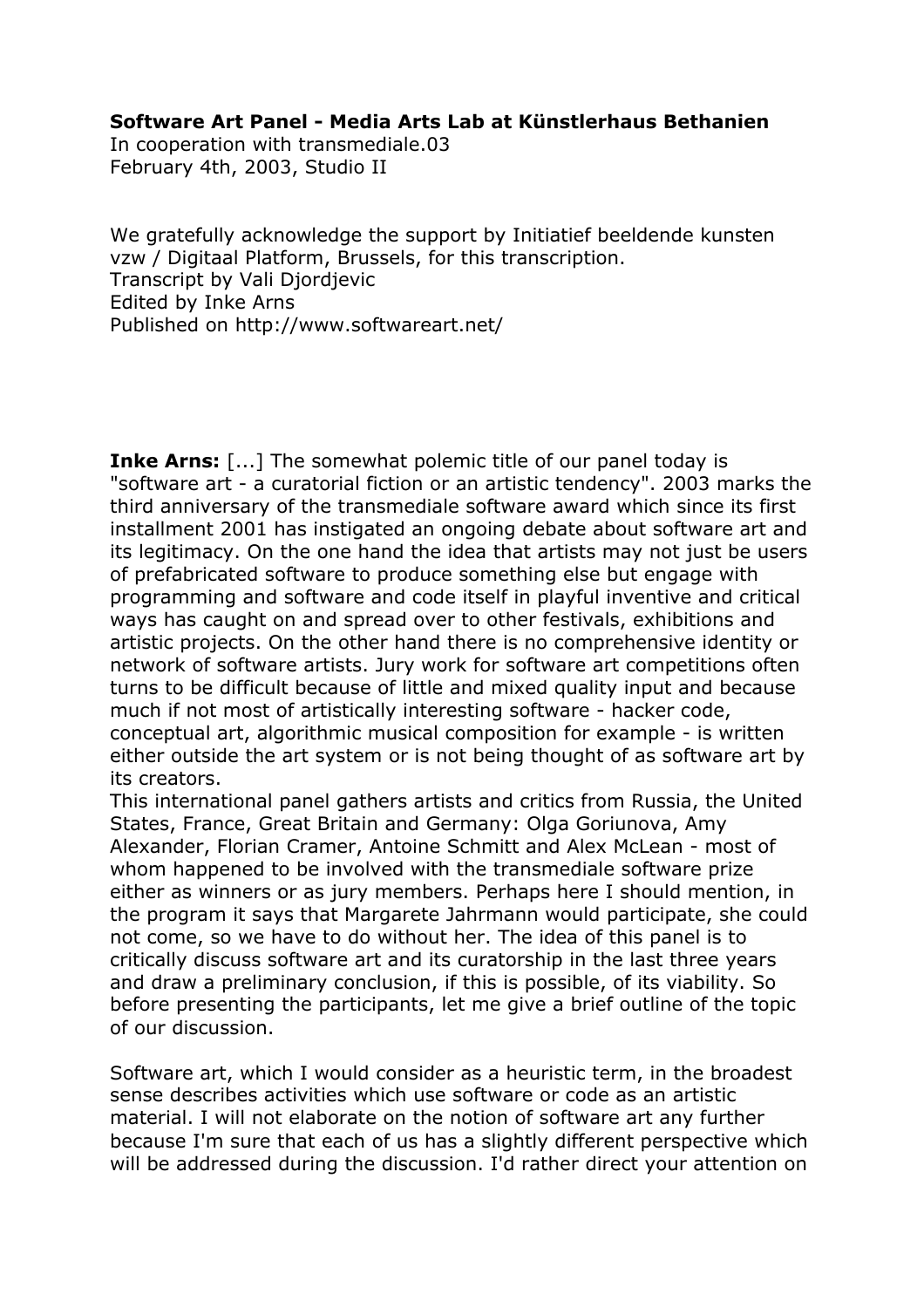the question of why software or code could be at all an interesting material for artistic production.

So why software? Software has become ubiquitous which means that even unknowingly you cannot avoid it anymore today. Software nowadays can be found not only in computers but in almost everything ranging from communication devices, telephones, all sorts of media machines, even washing machines and other household devices. But ubiquitousness in this case does not only mean that software is everywhere, that it is all pervasive but it also means that most of the time it remains invisible. This general invisibility of software applies on two different levels. First in most cases so called "raw software" or the code is covered by glossy surfaces where you are not manipulating the code directly but where you are working with a graphic user interface. The second level of the invisibility of software applies at the interface itself. It is what computer scientists call the "transparency of the interface". In everyday language transparency normally means visibility or clearness, or controllability through visibility. Transparency in the case of computer science rather stands for information hiding, which means that the user does not notice the software working in the background.

Even if information hiding in the case of interface design can be useful, it can be said that at the same time it suggests to the user or to the viewer a direct or even natural view or access to the data. This is of course not the case as Lev Manovich notes in his book "The Language of New Media". A short quote: "Far from being a transparent window into the data inside the computer the interface brings with it strong messages of its own." Today, in a time when our environment gets increasingly mediatized and digitized and thus can be said to be based increasingly on software, it becomes more and more important to be aware that code or software directly affects the virtual and actual spaces in which we are moving, communicating and living. It has the capabilities to directly mobilize or immobilize its users.

This is why Lawrence Lessig in his book "Code and other laws of cyberspace" claims that program code increasingly tends towards becoming law. This is his by now almost famous short motto: "Code is Law." Today control functions are being build directly into that very architecture of, for example, the net, which means into its code. Taking as an example the online service America Online (AOL) Lessig poignantly makes clear how code directly enables or disables freedom of movement, of speech and of behavior. Code should - even if it remains largely invisible - not be accepted as something natural or as god given fact. It is rather written by humans and can therefore be changed or conceived differently.

Code works or software art deals with this code and software structures underlying and generating visible surfaces. Software art focuses our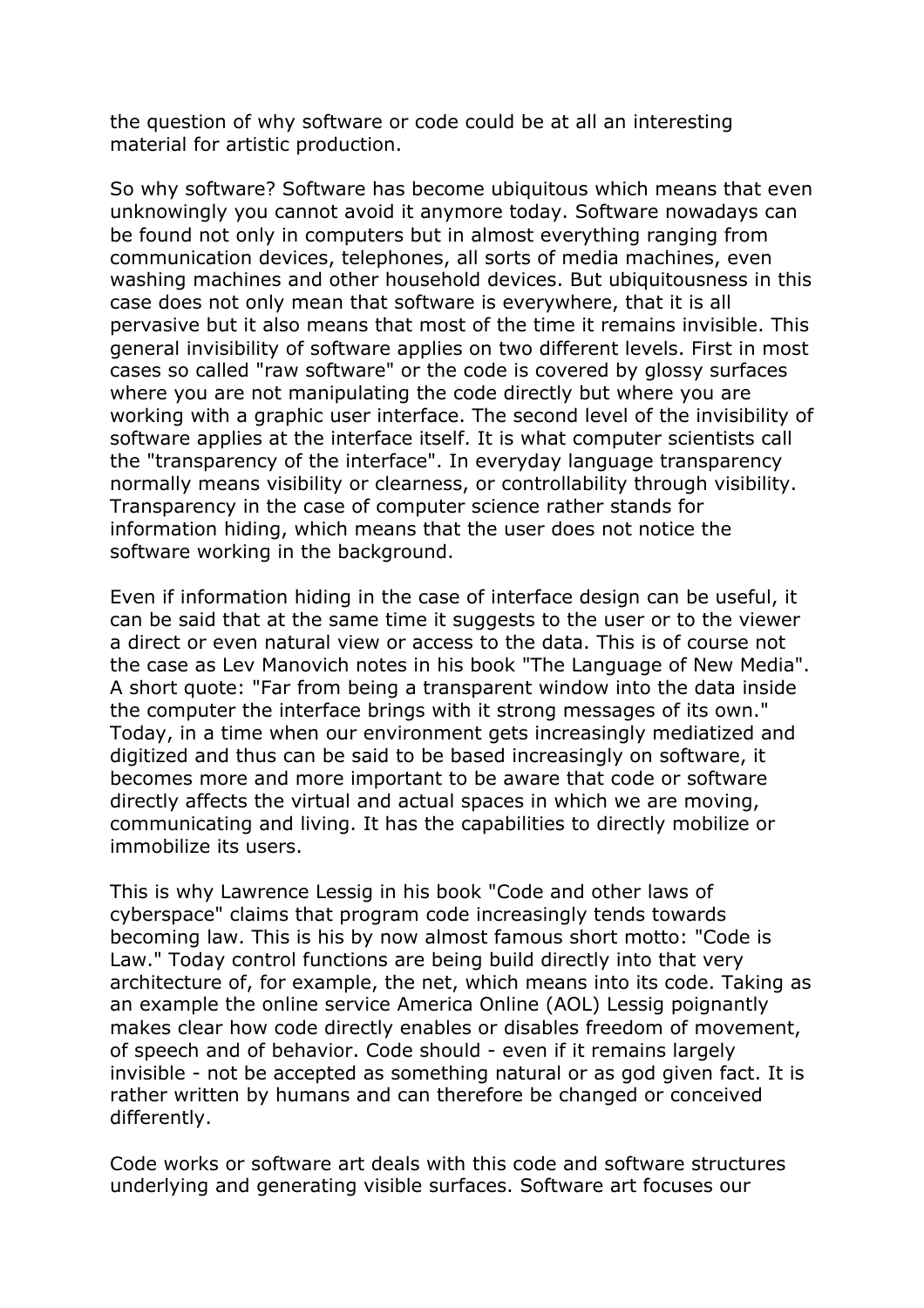attention on the all pervasive raw program code which our increasingly digitized working and living environment is based upon and uses this code or this software as its artistic material.

Perhaps so much for an introduction to this broad field we are supposed to discuss today. I would now like to briefly introduce the panelists. Before I do this I should say that we decided two days ago that everyone of us will present a piece of software art - very briefly in five minutes - to give you a very broad overview of this field that could be called software art. We are trying to cover a broad range of practices from political activism, interface manipulation, simulation, programmers' humor and also music. This what we are going to start with.

**Florian Cramer:** Just to mention briefly why this panel came together: There was a mailing list discussion between Antoine, me and Amy, and then it somehow broadened. We discussed recent developments of software art, decided to meet in Berlin during transmediale and continue our discussion in person. Then somehow it became a public panel. That we are sitting here and you are sitting there doesn't say much because I recognize so many faces and see so many people here in the audience who could sit and speak here in front as well. So we hope to make it as open as possible and involve you all. But as we also don't want to make it an insider discourse, we will first show you what we think of as software art to give you a better impression and to ground our discussion.

**Inke Arns:** This will be of course one of the questions: How much do you have to be an expert to enjoy software art?

I will start with Olga Goriunova who is sitting second left from me. She is from Moscow. She is the co-organizer of the Moscow based Read\_me 1.2 and Helsinki based Read me 2.3 festivals and of the software art repository Runme.org. I think we will have the chance to talk about this project later on because several people on this panel are involved in this project. She is the author of the suicide letter wizard for microsoft word which she will talk about and she also published several articles on digital culture. Currently she is a Ph.D. student in the media lab at the University of Industrial Arts and Design in Helsinki. She is based in Moscow and Helsinki.

**Olga Goriunova:** Hello, I'm starting, I'm the first one to present two projects. I'm the first one because the projects I'm presenting entertaining software art pieces with an intellectual touch or maybe pop software art. Both projects are easy but at the same time deeply critical. The first one was recently entered to runme.org. As Inke has mentioned almost all people who are sitting here and also some in the audience are involved in creating this big software art repository. The project is called SPS and was made by Karl-Robert Ek. It is a screensaver and it plays a "paper rock scissors" game with the user.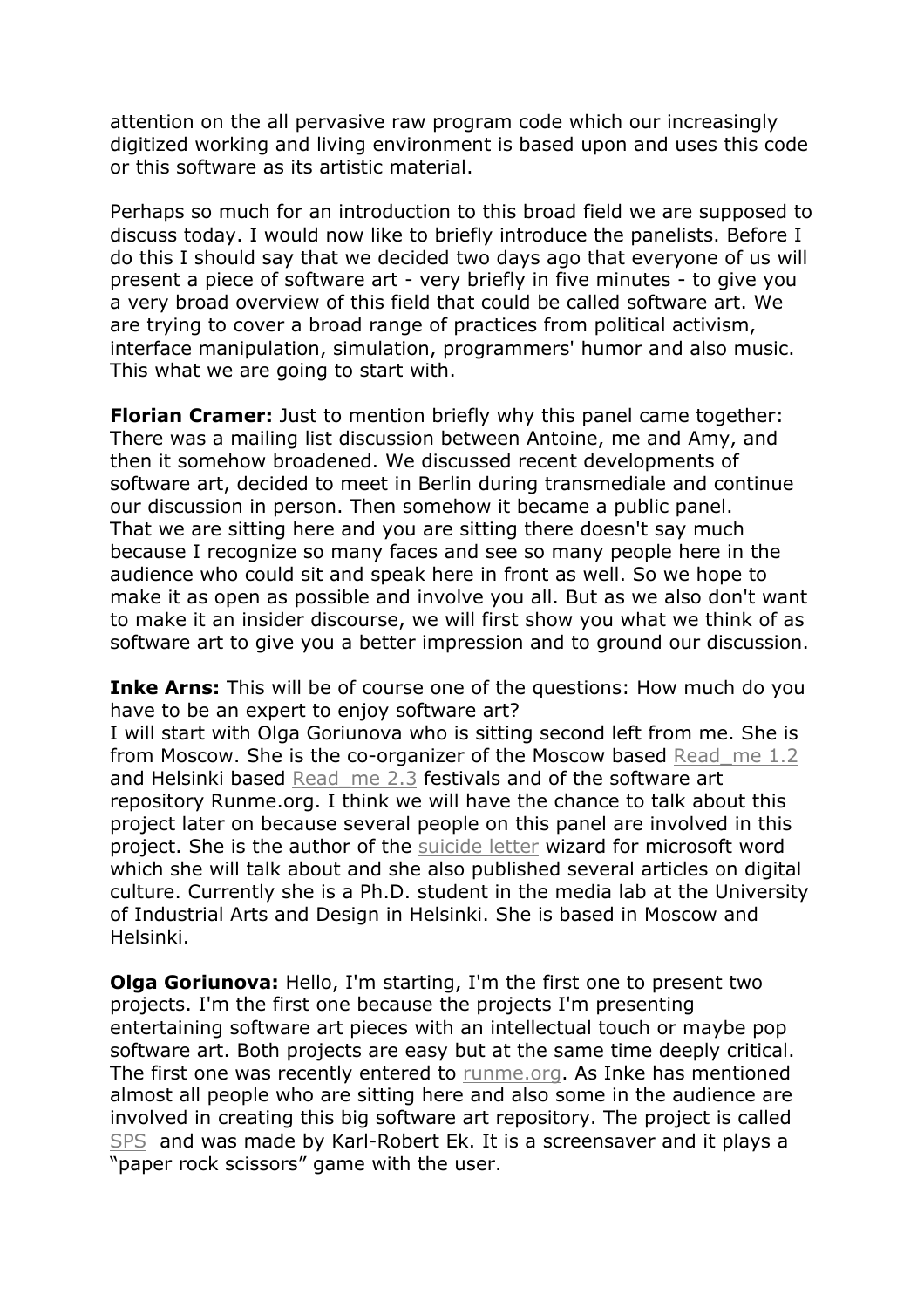*A gesturing hand is projected onto the wall. It plays the poses of "paper rock - scissors". Olga Goriunova interacts with the projection and plays the game.*

One - two - three. One - two - three. One - two - three.

### *Laughing from the audience*

So as you see it is a very simple piece made in Flash but I think it is very conceptual and carries a lot of theories within it. It brings the game outside of the computer, in the physical space. It excludes any physical interaction of the user with the computer interface but it is a computer game anyway. I won't give you any further theories about it as they can go on for too long.

The second project is called "Suicide letter wizard for Microsoft Word". It is a wizard that generates templates for suicide letters. Basically it is an addon to Microsoft Word. When it launches itself it also opens Microsoft Word. It is similar to many existent templates that are made to cover all possible areas of human life.

So here we have the wizard where we can choose a layout which is of course very important when writing a suicide letter … then we can use a sample salutation. Then there are a few categories why …

*She demonstrates the suicide letter wizard for the audience. A pop-up box where the user can choose from menus similar to other "wizards" in Microsoft programs. Laughing from the audience during the demonstration.*

Each category has its own text. Then there is a conclusion and also a closing. We enter the address. Then we can use style. I will choose modernistic now and then we finish.

Here we have the letter with a date and an address. Here you can put your signature. And some information. And it has a nice layout.

When I was making this piece I wanted to make a critical comment to mainstream culture, the mainstream software culture of proprietary programs especially from Microsoft who pretends to satisfy all needs of every individual user. But of course like any other part of the culture industry it aims at satisfying the needs of capitalist information production. Topics that refer to other parts of human life are never covered and they are always taboo.

Thank you, I think I got my five minutes.

**Inke Arns:** I would like to briefly present Amy Alexander now who is sitting to my far right. She has been working with film, video, music,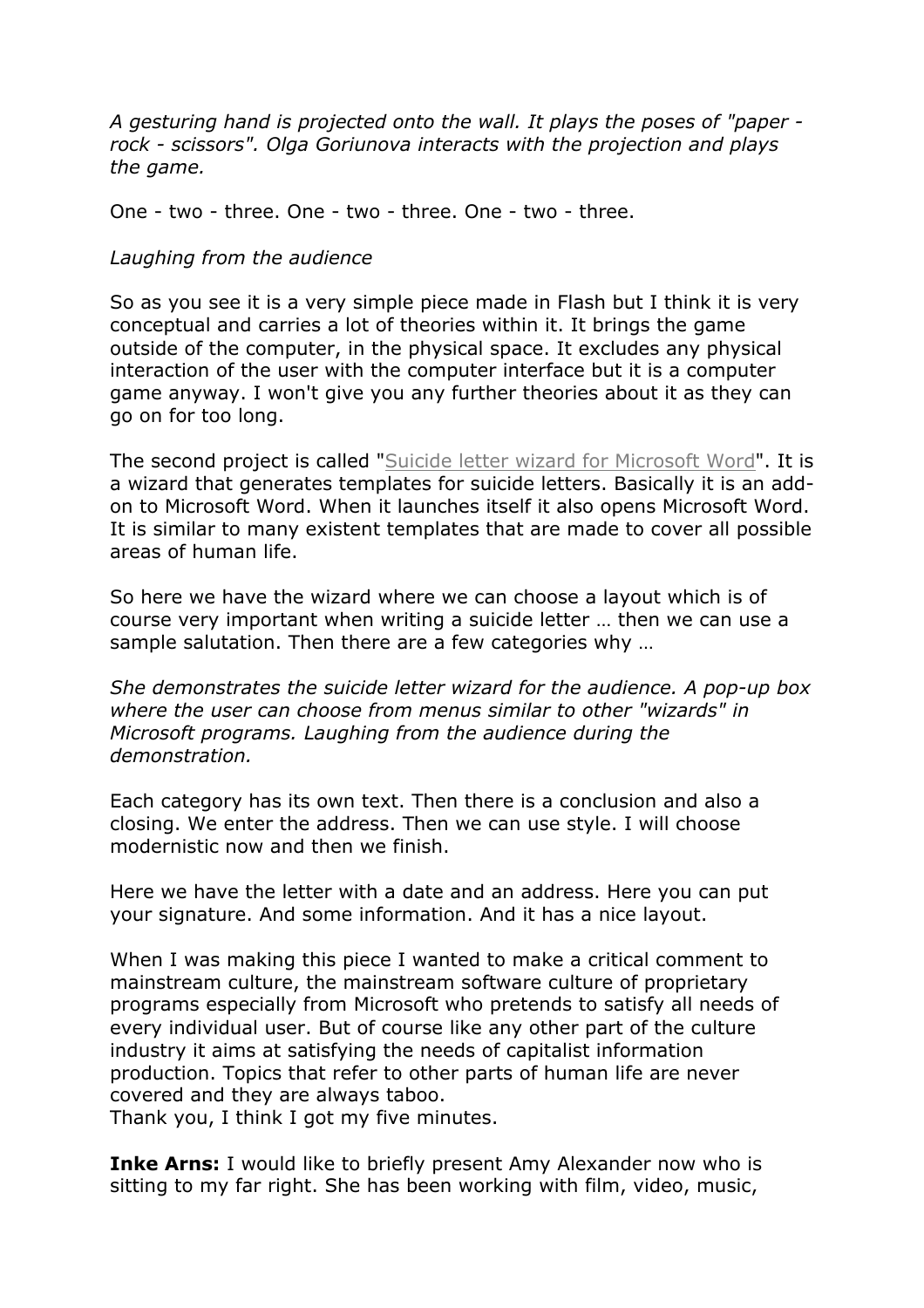computer animation and new media. She is currently assistant professor at the University of California, San Diego. Since 1996 she has been working primarily in net and software art exploring net culture as well as dynamic processes and structures. Her recent work has been primarily in live net performances and software projects. Her internet projects include plagiarist.org, theBot and The Multi-Cultural Recycler and her latest performance work is called b0timati0n. She is on the software jury of the transmediale.03 - we are all looking forward for the award ceremony tonight where she will present the prize for software art - and she also has been on the jury of the read\_me 1.2 in Moscow. And as I mentioned earlier she is a member of the runme.org software art repository group. OK, it's your turn.

**Amy Alexander:** My projects and my interest in software sort of run all test over from pop software to political to algorithmics so I thought I'll show you two extreme but related projects.

We have all seen something like the Windows screensaver [shows flying] text screensaver] - this delightful monstrosity - so before we go into seizures we are going to look at a project that was one of the winners of the read me 1.2 festival last year. It is called "Screen Saver" and it's by Eldar Karhalev and Ivan Khimin. This is the project right here.

### *Opens a text document.*

It's basically instructions to modify the screensaver to do something else. So we go back in, select screensaver, select 3D-Text, select settings, in section display select *text* - it is a technically very difficult piece … in section size select *large*, in section resolution we select *max*, in selection surface style we select *solid color*, for speed we select *slow*, at spin we select *none*, and most importantly in the text area put in a full stop. Now move on to the choice of font and we should select *Verdana Regular*. Okay, okay and apply …

#### *She presses the buttons.*

… and now we've got something much better.

### *Laughing from the audience which sees now an oscillating square moving across the screen as the new screensaver.*

This obviously makes the high-tech 3D, obnoxious icon of the Windows screensaver do something its programmers didn't intend it to do. So you could call this "software art for users" or "user generated software art," as opposed to the traditional programmer-generated software art. It shows the users' resistance to the restrictions imposed by software and technology but also points out that software art is not just for programmers.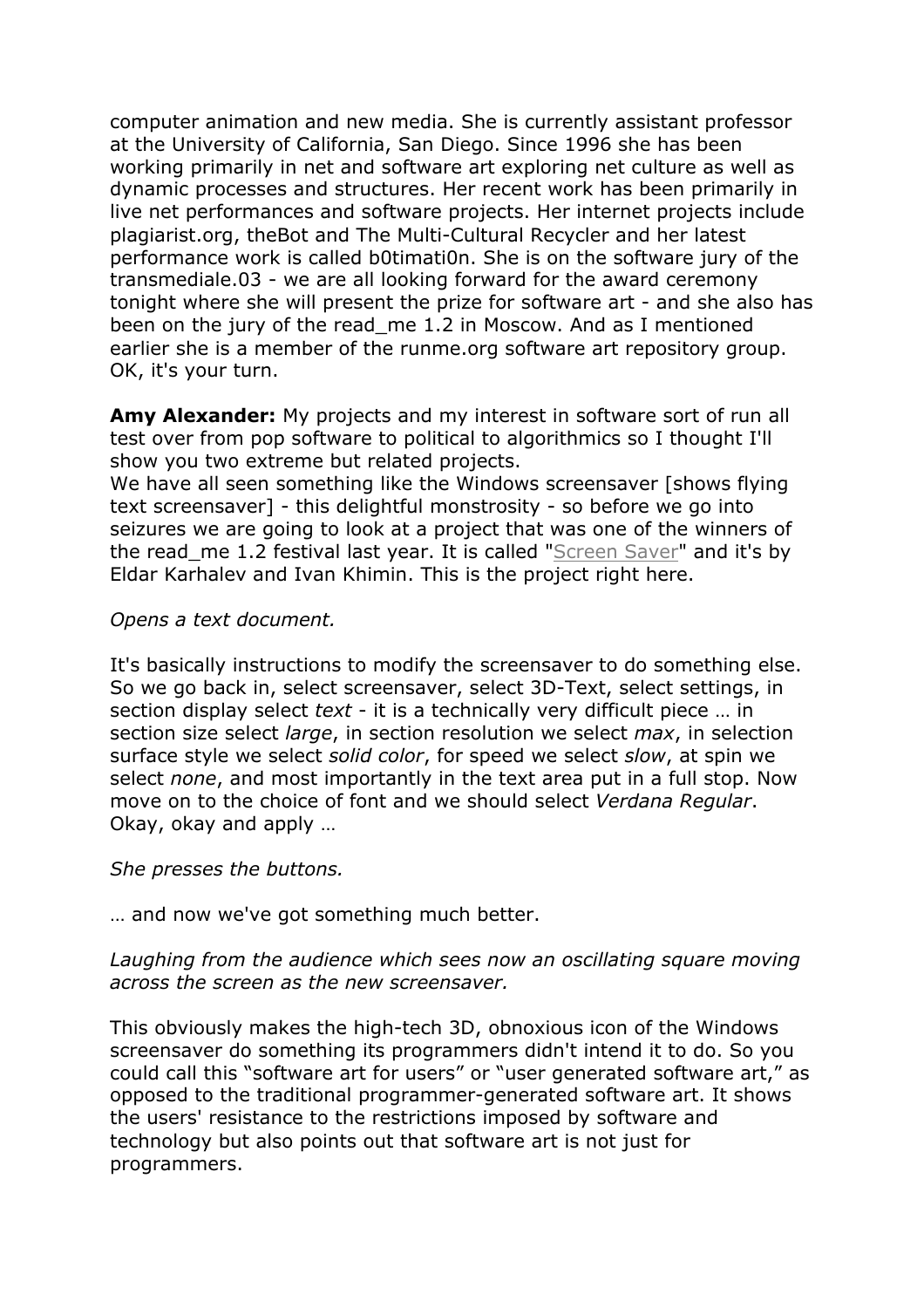But what about programmers? *She opens a text on a website which documents a piece of software.* This project is called "Acme-Handwave" by Simon Batistoni (sometimes also called Simon Kent for some reason) and it's a software library. Libraries are pieces of software that programmers use to build other software out of. The Acme collection is a bunch of software that subverts the usual utilitarian uses of libraries to make things that are clearly not utilitarian. This is a something for programmers who want a certain result without tedious algorithms or real programming. As any programmer knows sometimes you are writing something, you are writing this algorithm, you are expecting a certain answer but that's not the answer that's coming out. So what Acme-Handwave does: it asks you what kind of data you are putting in, what the expected result is, and it will sort of wave its hands and give you the result that you want. So you can just give it what you want; it does some hand waving magic and the result you were looking for comes out.

This is a goofy little simple thing, but it also reminds us that it is not only users who are restricted by and trying to resist technology, but programmers are in this position as well. More importantly it reminds us that the programmer is not a mechanical part of the software or the interface but also a human struggling with the technology. Finally, it reminds us that programmers and algorithms are not neutral, objective, mechanical and interchangeable, but in fact they are highly subjective. So maybe when you punch in something in a piece of software and it gives you the answer it's not the answer, the neutral godlike sterile, infallible technological answer, but rather it's the programmer's voice expressed through an algorithm.

Next victim, please!

**Florian Cramer:** Since Inke now is going to present something, I will introduce her briefly. Inke is very well known in net culture: She's the cofounder of the Syndicate - now Spectre - mailing list together with Andreas Broeckmann and a founding member of the Berlin-based mikro e.V. net culture collective. Apart from that, she studied art history and Slavic philology and just completed her Ph.D. thesis on the artistic reception of the historical avant-garde in Eastern Europe in the 1980s and 1990s. She has also worked as an exhibition curator and a critic of net art. I'm sure I forgot something but I hope my introduction did her justice.

**Inke Arns:** It is difficult to show anything because it is a piece that is strongly process oriented. It is a piece by Dragan Espenschied and Alvar Freude entitled "insert coin". They were both students at the Merz Akademie in Stuttgart studying with Olia Lialina. They started the project in 2000 and it went on until 2001. It was a project they realized within the Merz Akademie as a diploma work.

Espenschied and Freude manipulated the proxy server of the school. When the people in the network are surfing on the internet their computers are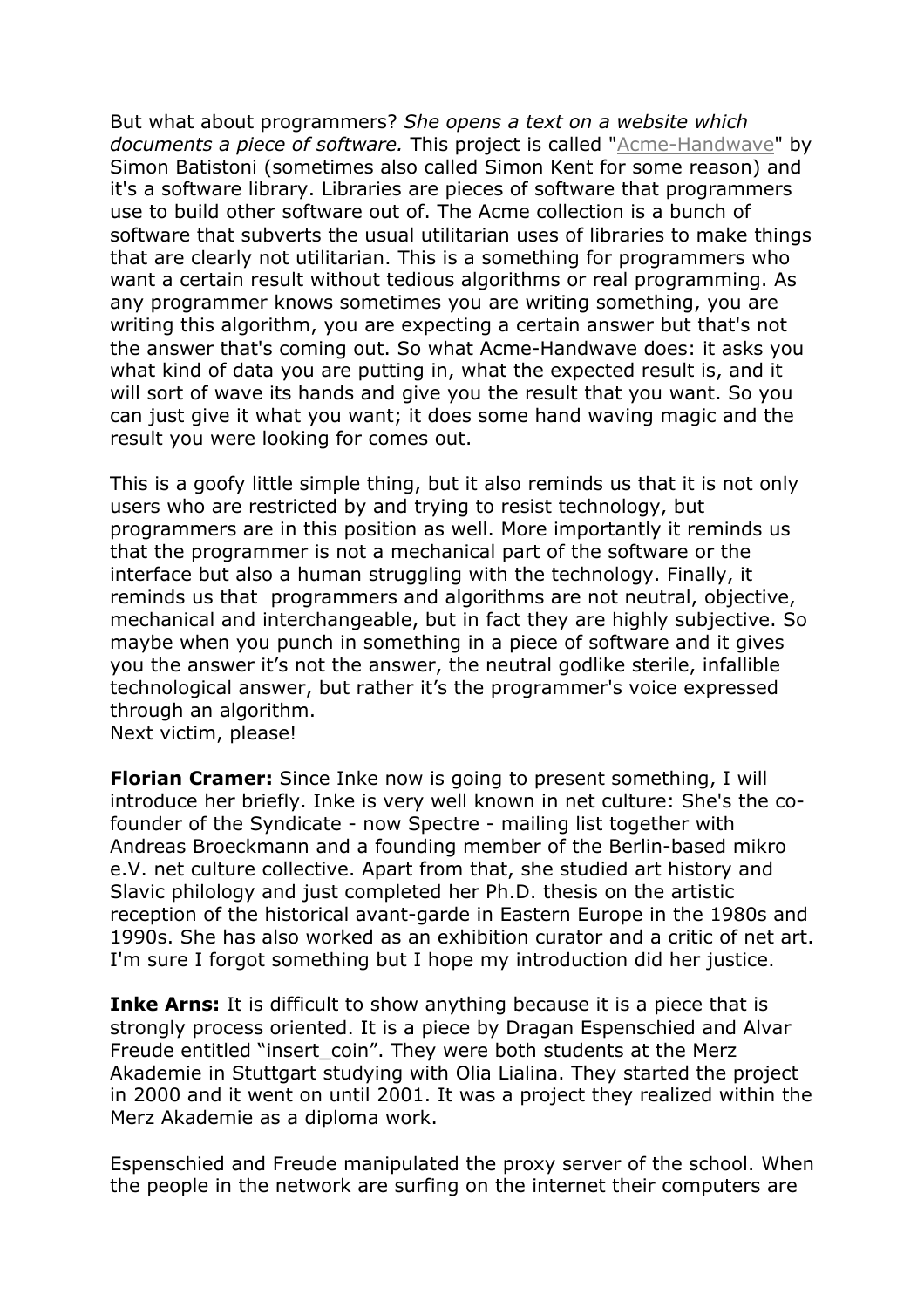not directly connected to the other computers on the internet but mostly for certain technical reasons they are connecting through a proxy server. Proxy in German means "Vertreter". It is sort of caching websites so that your own computer does not have to contact websites directly the whole time. So you can imagine that such a proxy server is quite important.

What they did was to install a manipulated version of a proxy server on their school computer through which they could manipulate the content of websites. Everything the students and the professors of the Merz Akademie saw when they were surfing was completely manipulated web content. I tried this out the day before yesterday on my own website because there I easily can tell what I have done and what has been manipulated.

**Florian Cramer:** This is unmanipulated right now. Now I will change it to the manipulated.

**Inke Arns:** Wait a second. This is an unmanipulated website. Here for example you see *Neue Slowenische Kunst* - this a title of a book that I published. Now we change it to the manipulated server where we get the manipulated version. [...] What you see through this proxy server is not *Neue Slowenische Kunst* [New Slovenian Art] but *Neue Slowenische Schrotthandel* [New Slovenian scrap trade]. *Neue Slowenische Schrotthandel* is of course not equal to *Neue Slowenische Kunst* what I put on the website. Or it changes … you see the book *Netzkulturen* - net cultures. It was not published in Munich, it was published in Hamburg. Here you see Regensburg, *Showroom Ostdeutsche Galerie*. But on my real website it says *Museum Ostdeutsche Galerie*. What I am confronted here is my own personal website whose content has been changed heavily. Normally only I would have access to this website; no other person would have the possibility to change this.

You can find a very good documentation on their website. You can find a list of all the words that were exchanged by the manipulated proxy. For example the names of the former and the actual German chancellor - Kohl and Schröder, so that when the students of the Merz Akademie would surf the internet on major German news portals like Spiegel.de or Focus.de they would suddenly get very strange information. Even when they checked their email through web interfaces the content of their email was altered.

**Question from the audience:** What does *Schrotthandel* mean?

**Florian Cramer:** Trash trader.

**Inke Arns:** It changes all the words into the opposite. It changes *chancellor* into *emperor*, it changes *chief*, or *head of department* into *Obersturmbannführer* [a military rank in nazi SS-troops] and stuff like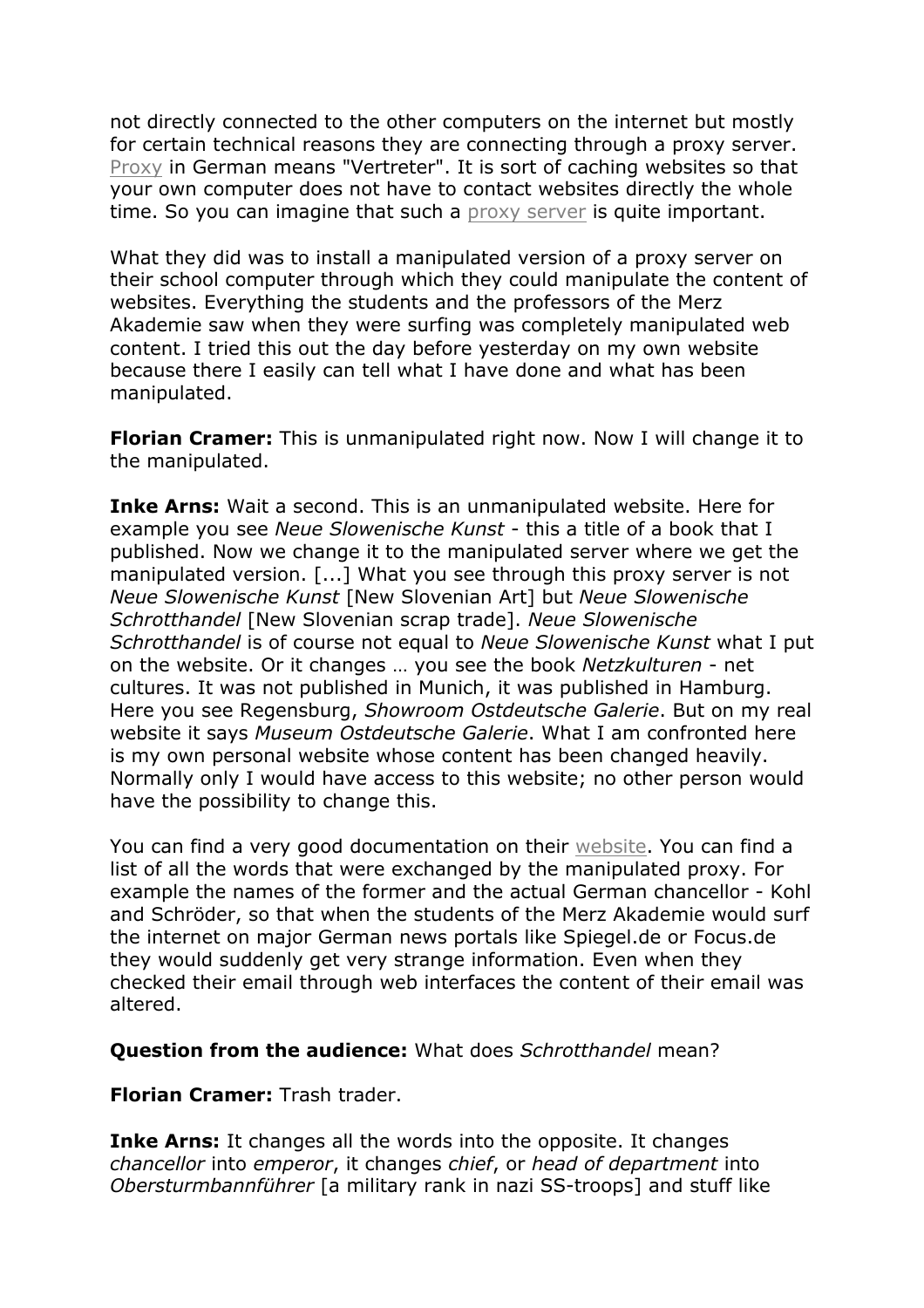this. Words like *violence* are changed into very positive words and so on. It is funny, when you experience this you get confused at a certain point what is real and what is been manipulated.

Actually this project was set in this whole discussion about filtering net content. There has been a very strong discussion in Germany about sort of *cleaning the internet*, making the internet free from pornography, child pornography, nazi propaganda and so on. The government [of Nordrhein-Westfalen, a province of Germany] in Düsseldorf is still trying to impose filters on the internet. What this project shows is that these filtering mechanisms can be used not only for filtering "bad" content but also for really effectively manipulating content of internet websites.

OK, I think that's it.

Just one remark: if you have any technical questions about the projects I think it would be okay to ask them immediately during or directly after the presentation of the project.

**Question from the audience:** When did the students in the school notice that their internet was changed?

**Inke Arns:** Oh, I forgot to mention. Nobody noticed. The concept was two people control 250 and nobody noticed. Even when they made it public and gave out a very simple instruction for the students how to change the proxy server to normal again nobody cared. It is quite shocking.

**Question from the audience:** They noticed when the proxy server broke down.

**Inke Arns:** It was working for several months. Then there was a technical break down and then the system administrator of the school noticed and thought they were intercepting secret information …

**Question from the audience:** Did they get their diploma?

**Inke Arns:** Yes, they did. I think so.

[Question unintelligible]

**Florian Cramer:** It actually was their diploma work. They entered it as their diploma work and it was the class of Olia Lialina, so they got it.

[Unintelligible remarks from the audience]

**Remark from the audience:** They even changed the logo of the school that was displayed during the diploma ceremony and nobody said anything.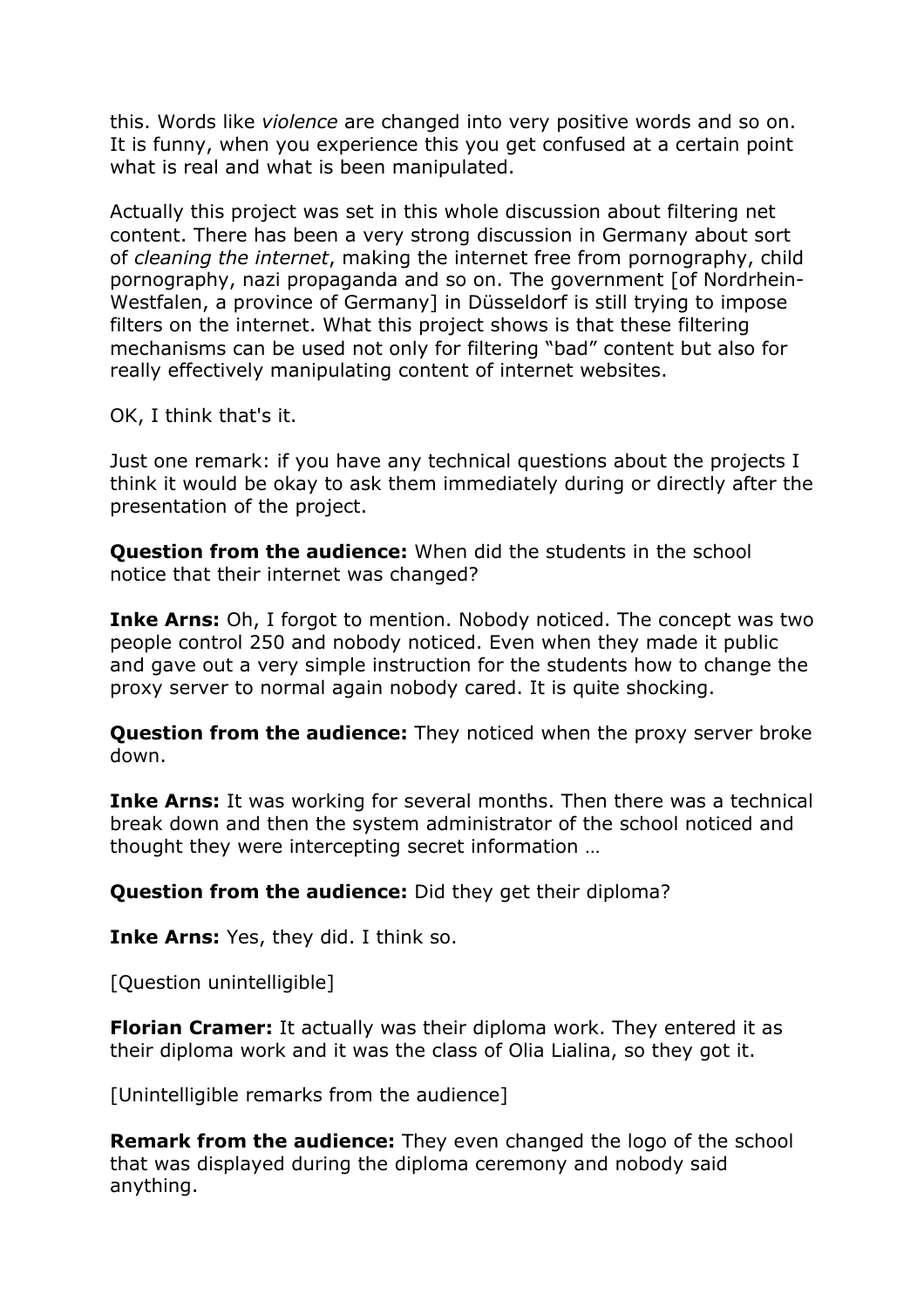**Inke Arns:** We should move on to Antoine Schmitt. Antoine Schmitt is sitting at the far right seen from your perspective. He is an artist and a programmer. In his works he is trying to address mostly fundamental problems like free will or happiness these kind of very emotional things. He is producing art works, programs and installations in which he is mostly creating abstract beings. One of his works I saw was quite irritating because it never really did what you were expecting it to do. So the work he does is quite irritating.

### *Laughing from Inke Arns and the audience.*

Sorry, I'm talking about "Vexation I" which got a honorary mention at the first transmediale software art award in 2001. He is mostly getting his material from video games and artificial intelligence, artificial life. He is dealing with the algorithms of these works. He has shown work in many festivals, he received the first price of the net art competition in "Medi@terra" in Athens 1999.

**Antoine Schmitt:** Hello, I'm going to talk about an aspect of software art that has not been talked about yet. We have seen conceptual art, we have seen lots of social art, I mean art dealing with social issues. I wanted to say that art can also deal with sensations. That is what is called aesthetics in art history. I'm going to show one work that I think is representative of this aspect of software art that deals with sensations. It is a piece called "Etude organique", that means "organic study", from an artist called Alexandre Gherban who is Romanian but lives in France. He is an artist who has been involved in video and audio poetry for a long time. Now he is interested in programming as an artistic medium and material. That is what he states. He makes programs that are stand-alone and slightly interactive and that are designed to be experienced by a single user in front of his computer.

It's a very low tech visual work graphically - programmatically actually also. It is designed in scenes like this. This is one scene. If I click on an element I go to another scene. If I do some actions it is not always clear what triggers what. I just clicked here and nothing happened, something else happens now. I clicked - something changed.

We see that the visual elements are very minimal. It's squares, lines and letters. There are various movements like going slow, accelerating, grouping, gathering, being attracted, repulsed. You have minimal actions: If I move the mouse something happens sometimes, sometimes not; if I click something happens sometimes, sometimes not.

All this is dealing with what the artist calls "a-semantics". That is everything that is happening is just below the level of meaning. It looks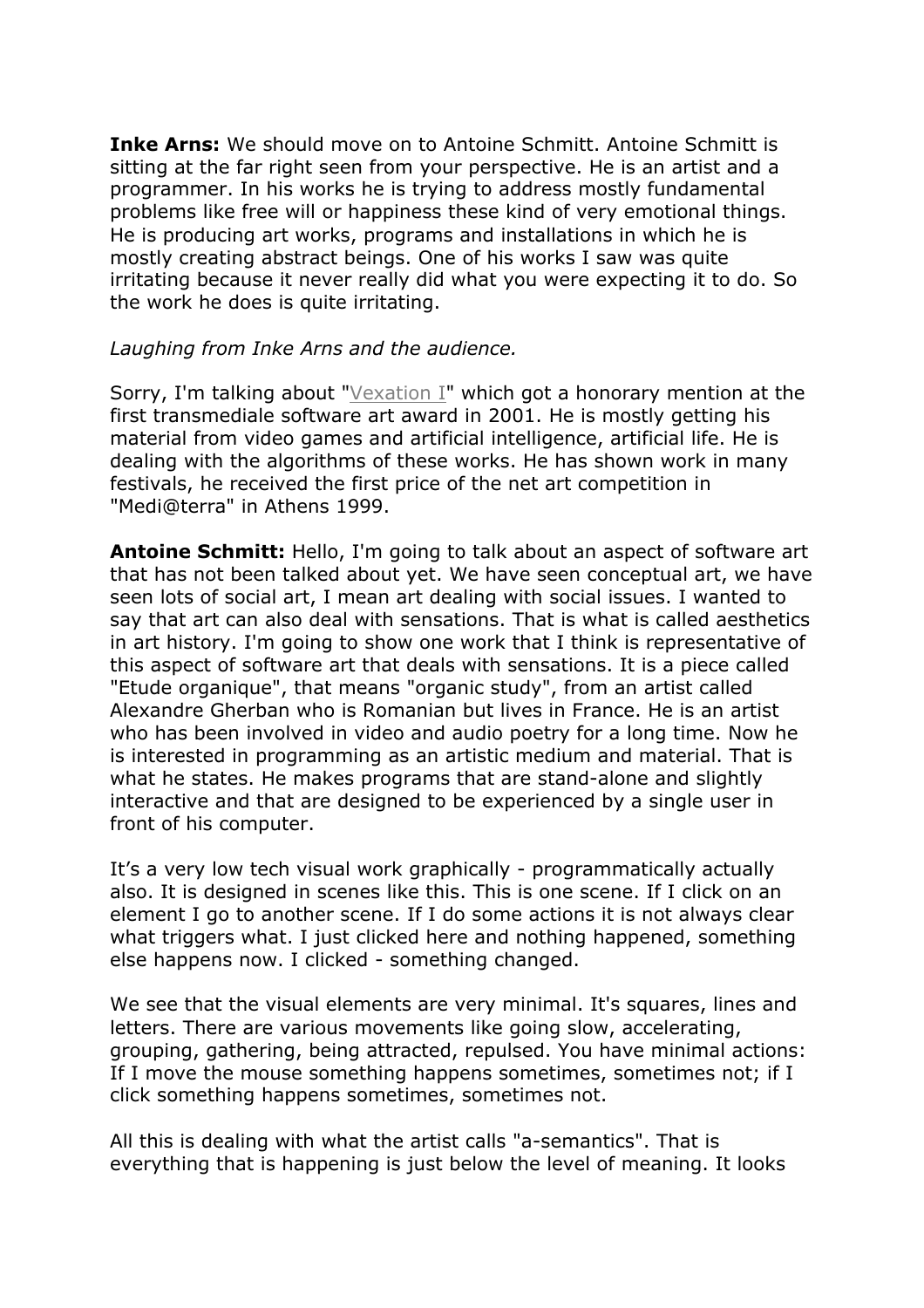like it means something, that it has some kind of reason for happening but it is just below. That is the important aspect what he says about his work.

I just play around some more. As you see sometimes things happen, you don't exactly know why. You feel that you have some kind of influence on what is happening. The movements and not the graphics are the thing that attracts our attention almost despite our will. At first you say it's just a cheap graphic thing, but then you wonder. It is quite strange what is happening and you try to find the reason for what is happening.

That is an example for what I feel is important in software art. Programs are mostly actions. That is one of the main and a very specific aspect of programming material. Actions can have some relationship to sensation. This is mostly done through what is called simulation in computer science - that is simulating some kind of behavior and it has also to do with real time. It is important to know that what is happening is happening here and now and has not been prerecorded. So simulation and real-time for me are the two key words for the aesthetics of software art. Thank you!

**Inke Arns:** The next panelist is sitting next to me. It is Florian Cramer who tries to connect his laptop computer which he build himself. It is quite heavy for a laptop but it is great and I admire him for building a computer all by himself. He is a lecturer in Comparative Literature at Freie Universität Berlin. He does research on literature, art and executable code since 1997. He is a free software activist with - as he writes - his brain attached to Unix and Perl. He has been a member of the jury for the first transmediale software award in 2001. He was also a member of the read me software art jury 1.2 and - as was already mentioned - he is also a member of the runme.org expert group. He is co-administrating the rohrpost mailing list which is a German speaking mailing list for net culture in the broadest sense and editing the nettime unstable digest. He has published a lot of interesting things about code and code art and software art.

**Florian Cramer:** Thanks very much. I'm going to present what I already consider to be a classic of newer software art. The artist who created it is Adrian Ward who's sitting right here in the first row. I feel very humbled and am afraid to screw up! Briefly after that I will show you something which you might not think about as software art.

This... *He shows the first piece by Adrian Ward on the beamer.* ...is an example of a software art piece that relates very closely to what you experience and what you know as computer software. It's called "Auto-Illustrator" and it is a regular computer program for Macintosh and Windows. You can start it up and it looks exactly like a graphics program. If you are a professional graphics designer you probably know Adobe Illustrator or Photoshop - it's very close to that.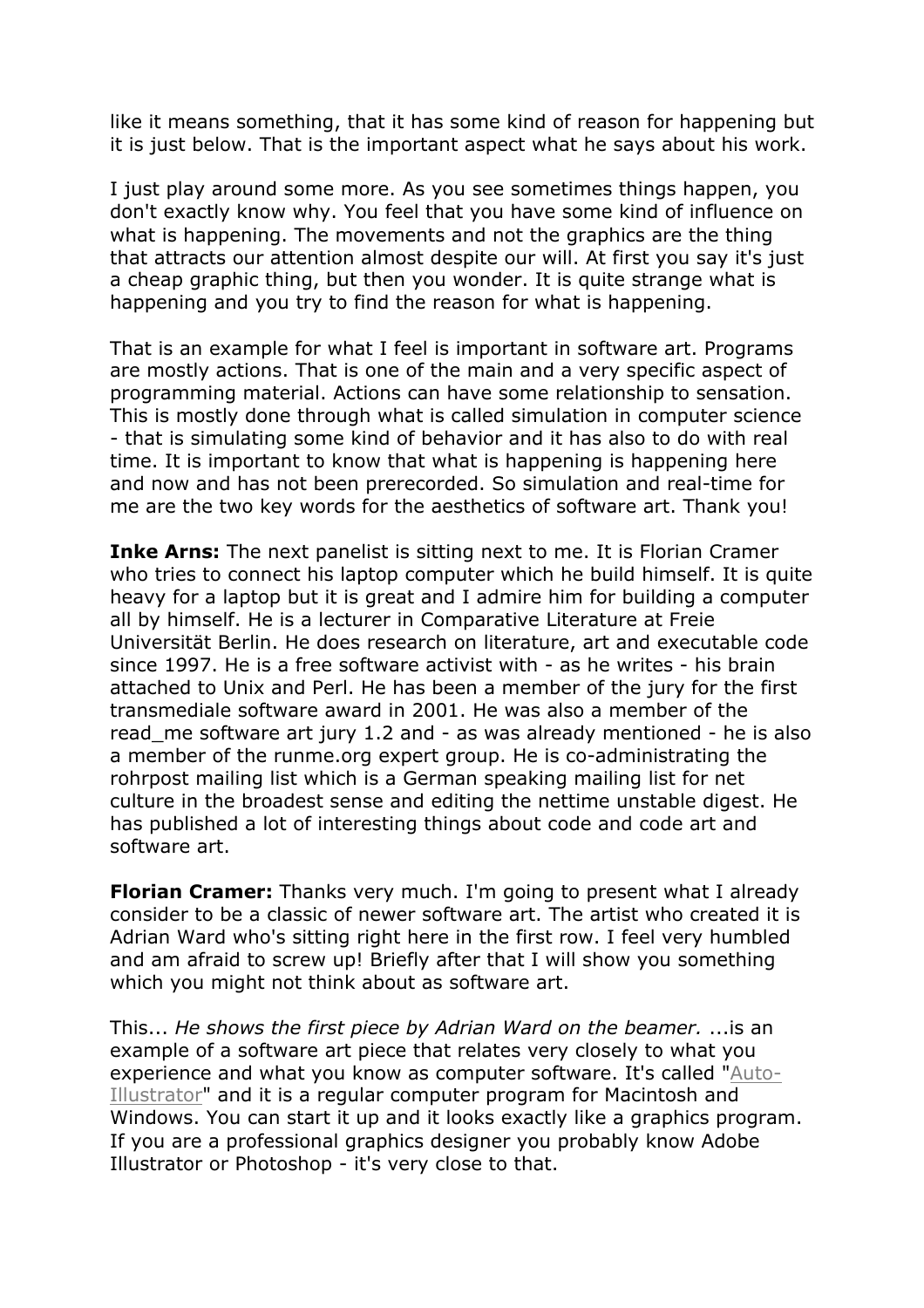### *He demonstrates Auto-Illustrator.*

Now I will try to draw a circle in this program. First it looks like a circle but it doesn't quite end up being a circle. *The circle executed by the programme isn't exactly circular.* I could even change the style and when I do that - oh sorry, I made a mistake - it ends up being like this. *The software has now rendered the circle as a smilie.* I could also, like in a normal graphics program, put some text into the graphics - here is the text tool. It also looks like a normal graphics text tool, but when I use it, it generates its own text randomly. So I have no control over the text. The software also has bugs - you know there are bugs, errors, in every software. But in this program, the bugs are graphical. If I use the bug tool and click here on the button, then the bug runs through the image. I also squish the bugs - debug - kill them by using the bug killing tool and then trying to catch them… Yes, I have stopped one bug, but the other one is still running, I guess.

OK, this is the graphics that not really I have generated but rather the program has generated. And it even has some fancy tools to manipulate it. If it looks to childish right now, I can use a filter like, for example, "Inspirational Instant Bauhaus-Style". If I use it, it looks like this. *The smilie becomes rectangular.* There are many other filters, like: "stupid", "pointless"… Let's use "stupid"… I could go on for hours. It's a complex program - it is as complex as Photoshop or Illustrator, but it doesn't behave as you expect such a program to behave.

This I think is the point, and this also is why we gave this program the transmediale software prize in 2001. If you use a piece of software, it is usually modelled after something you know. It has paintbrushes, it has buttons that represent something that you expect from a normal, nondigital tool. But who says that the software tool behaves the way it presents itself? If you have any piece of software and there is a button that says "save", you expect that pushing "save" actually saves your work and does not erase it. But nobody can give you the certainty that it doesn't erase it instead. So it is a pure cultural convention to rely on software as something that does what it pretends to do, and which acts like a tool you control and that doesn't control you by generating things on its own. So this piece of software shows you what software is about and who is actually in control of what you do with software.

Maybe it's enough to state that. For me this piece is a point of departure for software art. You take a given cultural notion of software and you criticize it and turn it upside down. This is where the creative imagination of what artistic software could be may depart from.

I would like to show you another art work totally different from that.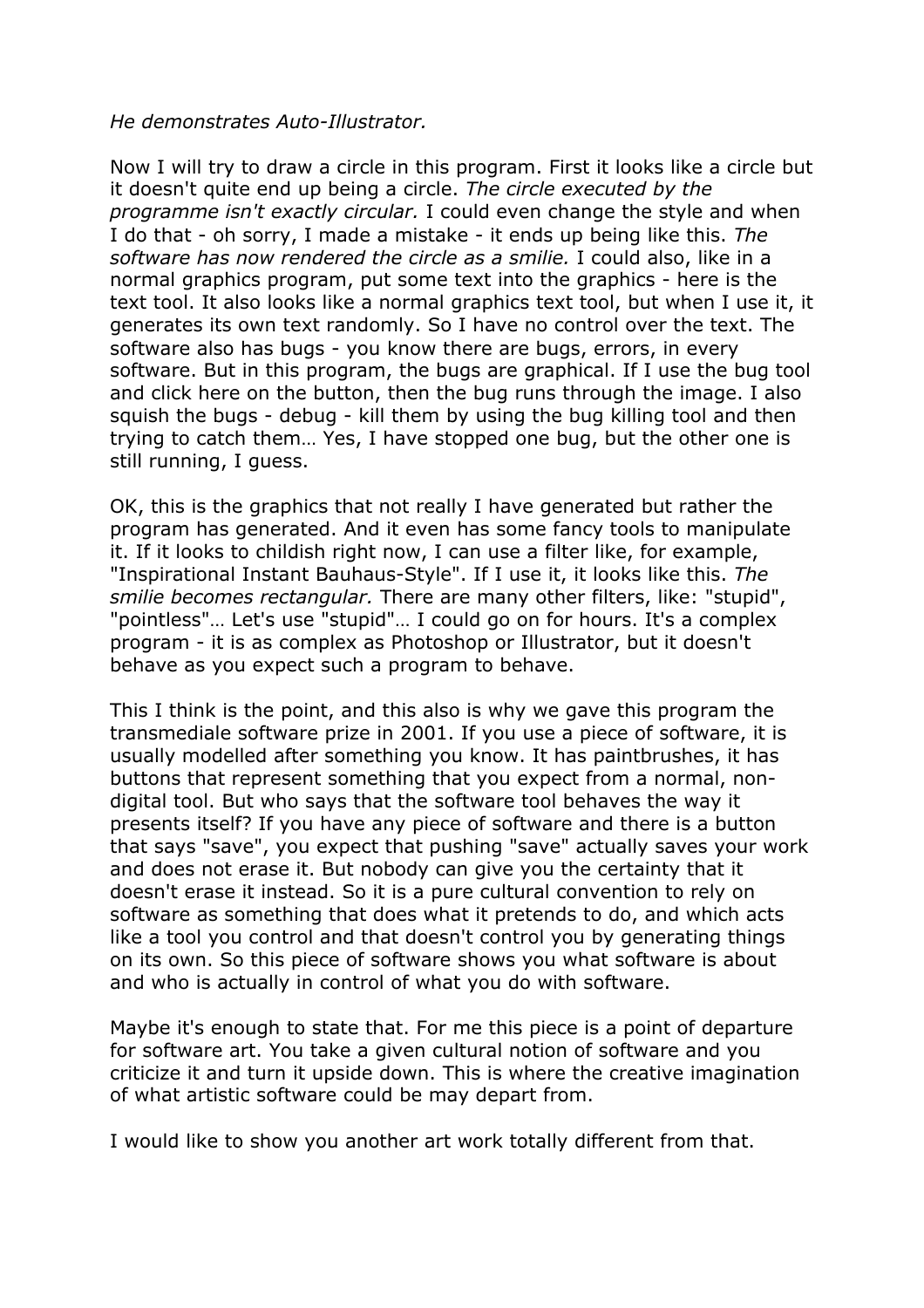*Cramer presents La Monte Young's "Composition 1960 #10" (October 1960) which instructs the performer to "draw a straight line straight line and follow it".* 

This is a Fluxus conceptual art piece from 1960 by the American composer La Monte Young, who is also one of the founders of minimal music. It simply consists of what you see here. It is a simple paper card and it says: "Draw a straight line and follow it."

Why do I consider this software art? It's a formal instruction. It is an algorithm which you can execute. It could be executed by a machine. You could build a machine that draws a straight line and follows it. But on the other hand it's something I would call imaginary software because a radical execution is physically almost impossible. You would need a machine that breaks through walls, that breaks the entire physics of the earth to draw straight line once around the globe to complete the piece. It is something that you can physically perform in a limited way, but actually only can perform in your mind. It is a code executing on your brain and not on a machine. That shows for me that computer software, or software in general, is not limited to machine execution, a certain hardware or the whole concept of computing as something involving a CPU and electricity, but that it also can be something fantastic, utopian, something that is almost literary, writing a code which runs in your imagination.

**Inke Arns:** Thanks a lot. I think we should move straight on to the last panelist. Next to me is sitting Alex McLean [http://slab.org/]. He is from London and works in the field of new media. He is - together with Adrian Ward, who is sitting here and who is the author of "Auto-Illustrator" that we just have seen - the founder of the "eu-gene" mailing list that started 2000. It is a mailing list for software art and generative art. He is also involved in the setting up/organizing of "dorkbotlondon". It is a meeting focusing on electronic art especially software art. I don't know, do you have monthly meetings or is it irregular?

### **Alex McLean:** Highly irregular.

### **Inke Arns:** Irregular. OK.

He is also involved in the runme.org software art repository. He did the design and the web programming. What I also want to mention - because he is going to present a piece of software art in the field of music - he is performing music, mostly together with Adrian Ward. They perform together as "slub" and also write generative software applications and perform them in real-time. I don't know, have you performed in Berlin already?

**Alex McLean:** Yes, last year at transmediale.

**Inke Arns:** Oh, okay. I think it's your turn.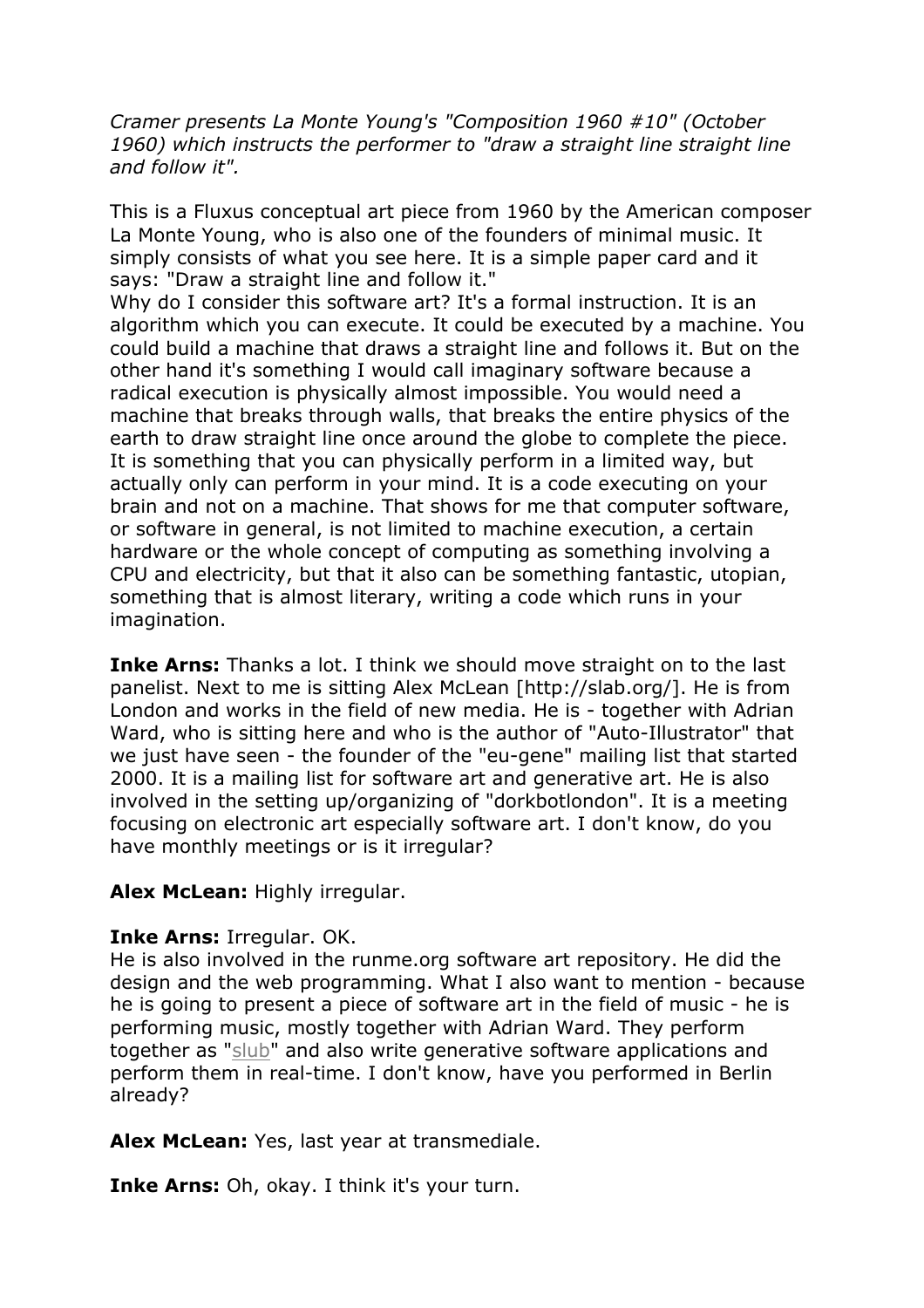**Alex McLean:** Thanks. Hello. I wanted to explore the idea that programming is an expressive medium. I wasn't sure how to do it [? unintelligible] talking to Adrian Ward he said I should write some software in the five minutes that I have to present some software. So I'm going to try and do that and see how far I go. Hopefully it will only take a couple of minutes. We'll see.

## *He opens a xterm on his computer and starts to write a Perl script.*

**Inke Arns** *while Alex is still typing*: Sorry I forgot to mention he developed forkbomb.pl, that won the transmediale software award last year 2002. After that he developed a new program called animal.pl. Perhaps we can talk about it later on.

**Alex McLean:** See what it does now. *He is typing, executing, getting error messages, changing the script.* I made a bit of a mistake there. Got confused. *More typing, then a drum rhythm can be heard from his computer.* What I wanted to do is to draw a similarity between playing the guitar - strumming in your bedroom - and writing software where you can also play around not have a clear idea what you are going to start with. Just start with something and play around with it. So I could try now with a different set of samples.

*He types and changes the script.*

Maybe some gabba sample and some different parameters. *A new, more complex rhythm is heard with two different tracks.* I'll add a bit of *randomness. He is typing, changes the script. After a while new music with three different tracks can be heard.* Then I introduce a couple of other programs. *More Music is performed.*

*Applause from the audience for the impromptu performance.*

Thank you! It's probably more than five minutes.

**Inke Arns:** What an amazing presentation. I think we should start now with the discussion, but if you have any questions please make a sign and we will pass the microphone to you.

**Question from the audience:** In the last presentation where did the sounds come from? Was it from the program or was it sample-based?

**Alex McLean:** It was sample based, using software that Adrian and I use and have written. The idea is that we perform just using software that we have written ourselves. Adrian actually wrote the software sampler and synthesizer and I was choosing from different sets of samples that I was using to render the sound.

**Question from the audience:** [unintelligible]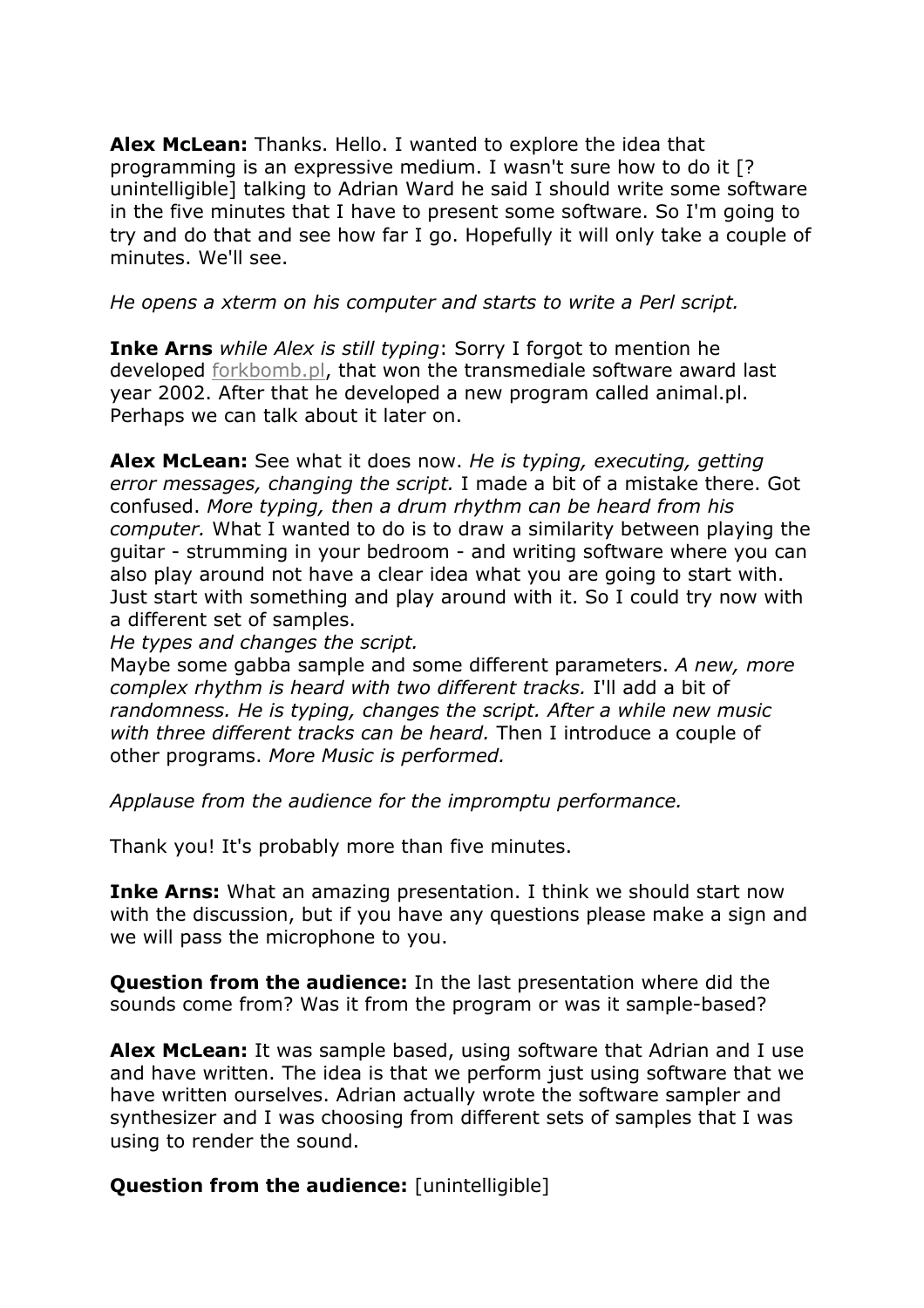### **Alex McLean:** Yeah, kind of.

**Dragan Miletic** (from the audience, addressing Inke): You mentioned in the introduction also household appliances when people try to categorize what software art is. So I'm wondering how come that you chose only computer artists to present their software art. Also the panel looks very eurocentric. You know that in Asia - in Korea and in Japan - the web thing is hysterical especially at this point. How do you chose to forget about it at this panel [unintelligible] To me it is quite strange not mention and give credit to something that is so influential at this point in time in regard to software art.

**Olga Goriunova**: I'm not a computer artist.

**Florian Cramer**: To answer the first part of your question: I fully agree with you. Software art - which we define as work involving both executable code and cultural reflections of software - shouldn't be limited to computer art. A good example is the piece by La Monte Young we presented. "Draw a straight line and follow it" is not computer-based. In fact, I picked it just because of that. Still, what we presented today typically comes from the digital media arts camp. Much of it was made by artists who have worked with computers since a longer time, many of them have gone from working with software as a tool to create other material else to working with software as material. But even with a broad definition of software that goes beyond computer software, there will always be a strong coherence between software and computing, simply because today this is where most software runs.

At one point I acoustically didn't understand your question. You said something along the lines that our focus was a bit eurocentric or Western? … [answer from Dragan Miletic unintelligible] I don't rule out that we simply overlooked things outside our cultural scope. What we presented today were our suggestions; it is what we know and like at the moment. We may have our blind spots.

**Olga Goriunova:** Also about this geographical thing. The software art as a term is very doubtful - a lot of people don't like it. […] If we think about creating the field of software art, because it still kind of doesn't exist yet or just starts to exist, we should think in terms of building it by ourselves. A lot of people here in the hall work on a software art repository runme.org. One of the ideas behind it is that not only people who made the projects can put them there, but also people who found projects that are interesting can submit these 'found works', too. So there is an open structure that can unite various practices from different locations and even times

The main problem is how to distribute information and get to know people who are interested in these things in Asia, in China or in Argentina. If their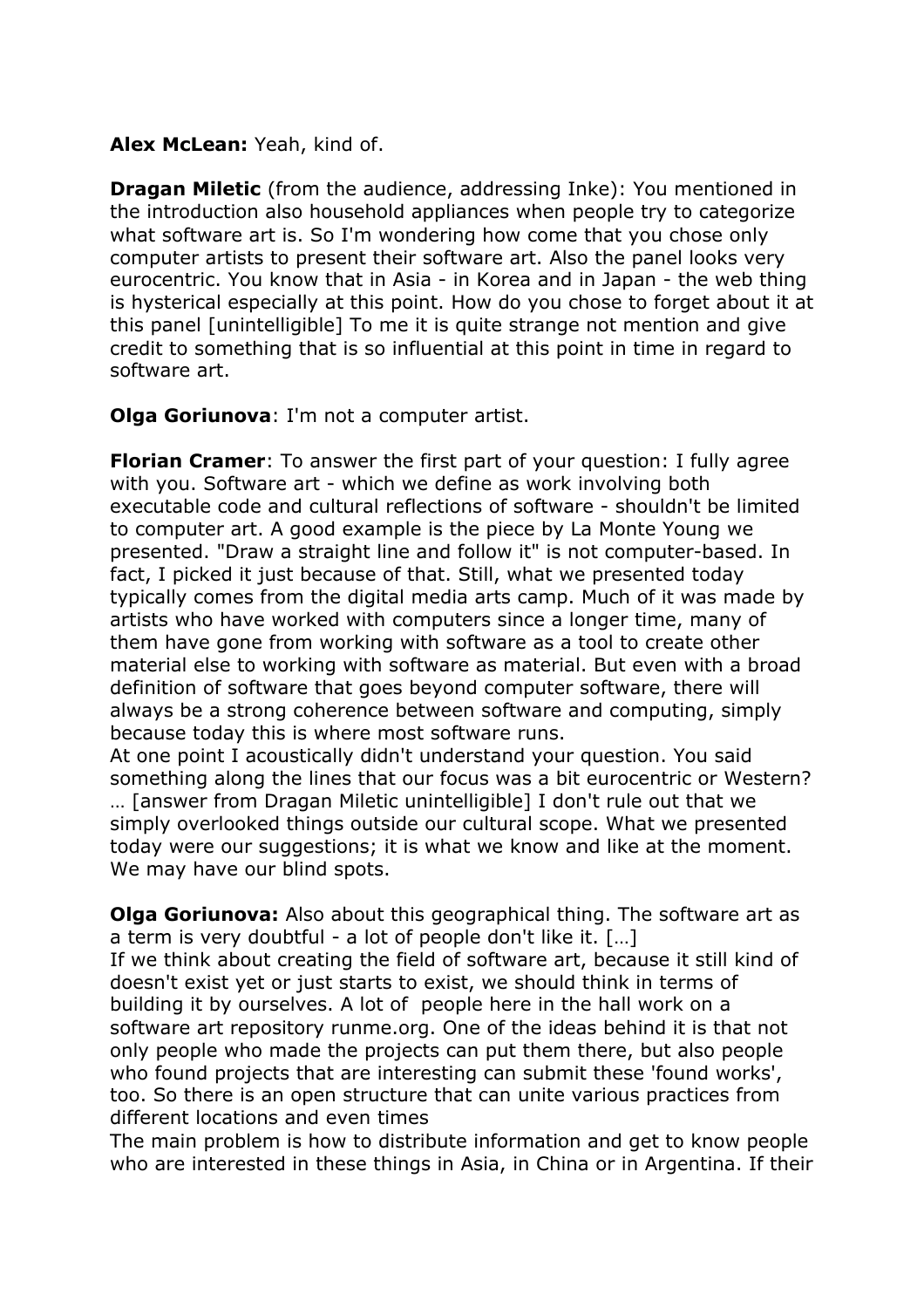projects appear in Runme.org I will have a chance to know them also. At the moment I just don't know them.

I found this first thing [the "stone-rock-scissors"-screensaver] that I showed through runme.org. I don't know where the guy comes from. […] I have no idea. So we didn't try to be eurocentric at all. I'm not from Europe.

[comment from the audience unintelligible]

Russia has a huge Asian part. I don't feel European.

**Florian Cramer:** A question that might be asked is why did we present all these works as software art? Of course, one could categorize what Alex showed as music or musical performance; what Antoine presented as interactive screen-based art; what Inke presented - "insert coin", the censoring proxy server - as net art because it is related to the Internet, and so on. So what's the point of calling it software art?

Software is involved in any digital, computer-based art, but it traditionally wasn't paid much attention to and was put into black boxes. Take the whole genre of so-called interactive art, which is dominated by artworks consisting of video projections and feedback loops through motiontracking video cameras. Such works are called "interactive video installations", without paying attention to the fact that they always involve computers hidden from the installation itself, with a software running on it that actually controls the human-machine interaction.

The same holds true for any other digital art, electronic music for example. Electronic music today is produced with software. But everybody talks about the music, nobody talks about the software and how the software also makes certain aesthetics possible - or impossible. I guess the common sentiment among us here on the panel is that we want to pull the software out of the black boxes and pay attention to art which does so, too.

Software doesn't tell anything about media representation: Software can interface visually, it can be auditory, it can work through any medium. But it always tells something about control structures and, if we talk about software art, about the reflection of control structures. While all the works we presented can be perceived as music, net art, generative video on their own, they have in common that they don't use software as a black box, but

reflect their programming and make statement about how software influences human perception and actions. Antoine, I'm not sure whether you agree with me because you took a different approach…

**Question from the audience:** I will try to ask something in English. My question is, what you were explaining now is […] is the idea of author. […] Of course there was software design, engineering and so on but it was not recognized, embodied by someone. It had not this recognition as [a work by] an author. But now there is the award, there is software art. I just read the other day a text by Anna Bosma on female voices in electronic vocal music. There was this discussion, I mean this issue on a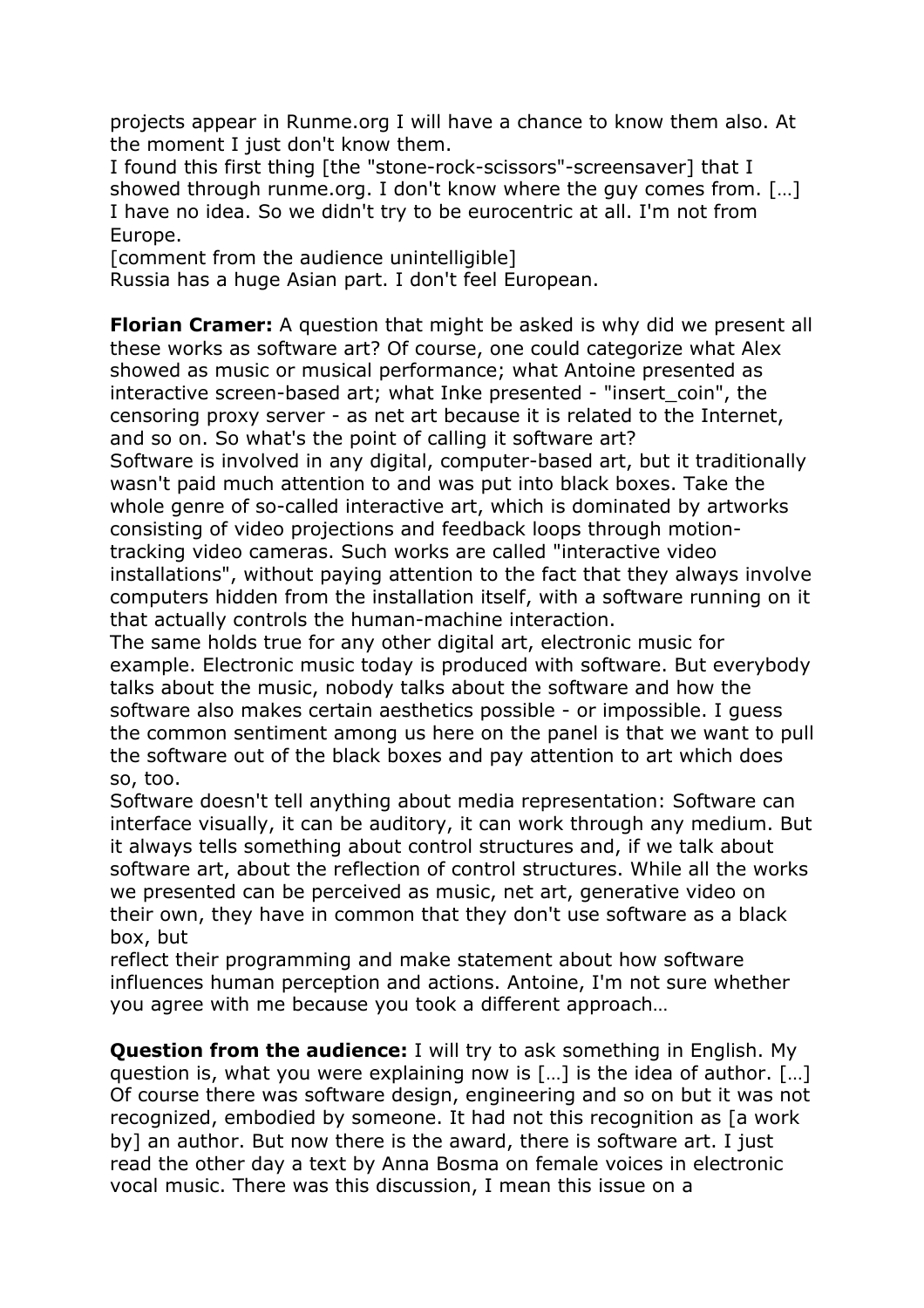conversation with Berlioz who didn't recognize Berberian as a co-author and other examples where the singer was not recognized as co-author. To finish my question … do we have to go back to the notion of art, of author [...] to present software as a painting or a sculpture in a place. I have the impression that all the [unintelligible] from being a fine artist to be what ever I don't know go back to this old secular [unintelligible] being recognized with your name, being in a museum, […] being published in a catalogue and so on.

**Olga Goriunova:** I can answer your question from my point of view. I see two parts in your question. Answer for the first one is that programmers for a long time were not recognized as creative people and they were never given any credits and in this sense, yes, software art is an attempt to make a revenge. Yes. But on the other hand it yields a specific result. The code statement is very subjective. I understand it as subjective because it is culturally shaped, socially shaped. But for many it is also an individual statement: good code demands high expertise and talent, which are individual qualities.

There is the danger that we come back to the idea of self-expression, of genius and of all that stuff. I see it as a danger. I don't like the movement towards this.

**Antoine Schmitt:** Well, there are many things I want to say. Yes, it is true that nowadays programmers are becoming more and more recognized as authors. But an author is not an artist, that is a bit different. I'm not afraid by people using programming as a material and saying it's art. I think that since Marcel Duchamp everyone who says "this is art", then it is art and that's all right. You can like it or not, you can agree or not, but you have to consider it. Somebody uses programming and says: "I made it with programming and it is art"? Then you have to accept it and say: "Well, why not?" And then ask yourself "Do I like it or not?"

**Amy Alexander:** I'm going to show something briefly so I'll just speak from here. And I apologize because I couldn't hear all that just transpired so I could be slightly off topic.

I think there is two parts to this. One is "Is it art?" and the other one is "Why do we care about software?" The "Is it art?" question is, I think, sort of the repetition of "Is photography art?" You know that question came up in the early twentieth century with painters and so on. Every time there is a new medium that uses a new technology there is the question of authorship and "Is it art?"

The part I am more interested in responding to is why is software relevant? Why do we care if we have something that is already interactive art, why should we care about focusing on this software? The thing that came up in our jury discussions at transmediale this year was the idea of software coding being a subjective text. We keep hitting on this issue. The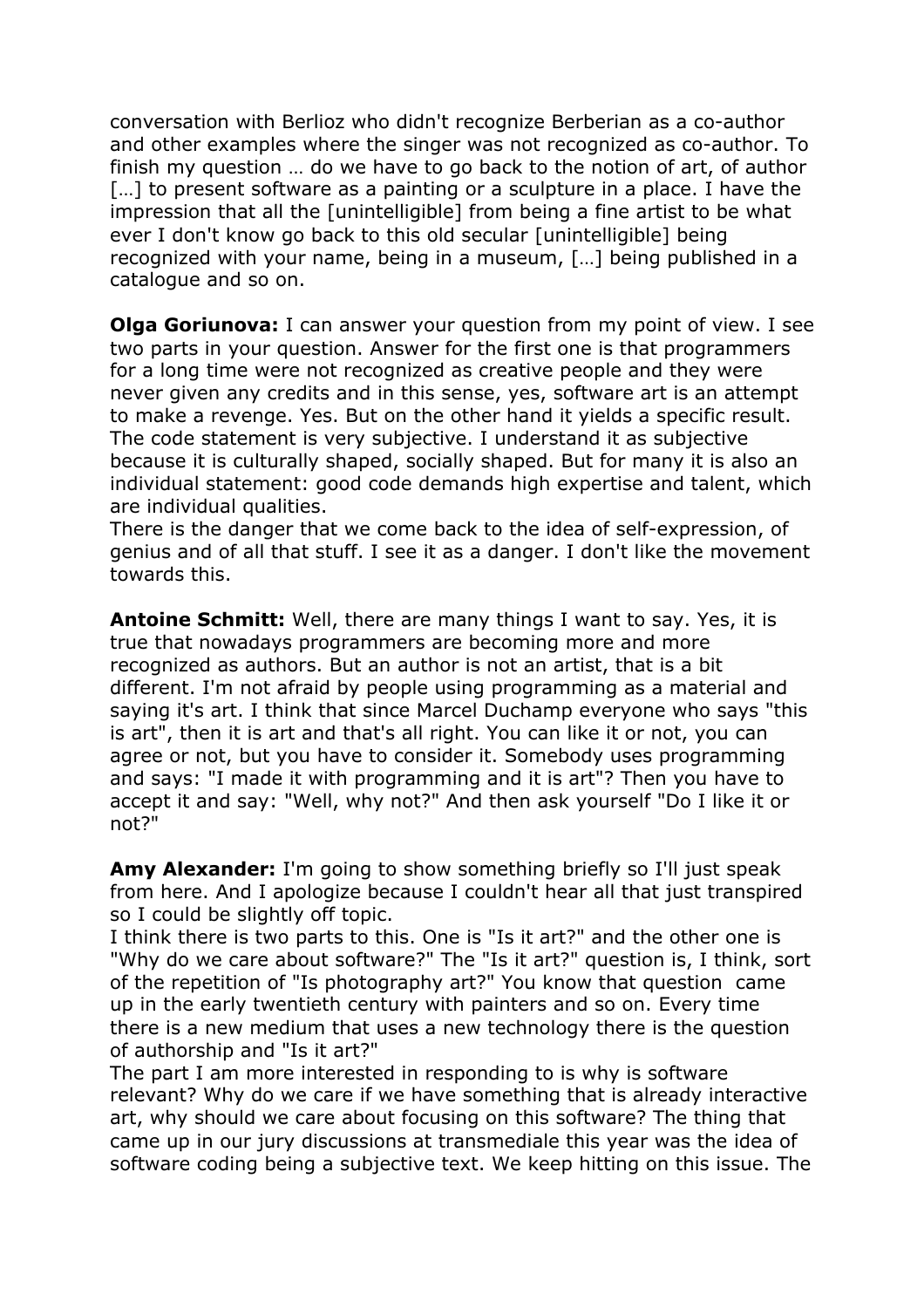one thing that I will bring up is not really software art at all, but it is my favorite example so those of you who have seen it I apologize. Something like Google technology - Google is of course the biggest […] search engine in the world that tells us all what to think … of course it is the universal propaganda tool. One of their marketing gimmicks is that they are very fair, they don't take advertising, they don't take pay for their top results. [shows "About Google" site] They present this as … - the red highlights are mine - "the way our ranking works is just technology." PageRank is simply the algorithm that they use to put some results higher and than others so that you can see some results and not others. For example they say that their PageRank technology relies on "the uniquely democratic nature of the web": sites that have more links to them from other important sites get higher rankings. And "Google's complex, automated methods make human tampering with our results extremely difficult." Okay, [joking] so there are no humans doing the programming at Google, it's just some machines that do it themselves and that's how it stays objective, I guess.

### *Brings up on-screen graphical diagrams representing the linking structure between various popular websites.*

There is some diagramming software that you can use to create diagrams of links between highly ranked websites. If you look at Microsoft, they own a bunch of different domains that all link to each other. And lo and behold if you do a Google search for Microsoft, all of their domains are highly ranked and link to each other. I apologize if this is not completely accurate, these two diagrams were done at different times. But this basically shows you that they have this little internal network and it keeps their results high. If you look all through the Google results for Microsoft you won't see any of this stuff at all [shows a page that is critical of Microsoft] even though it uses the word "Microsoft" and it's about Microsoft.

An algorithm is used in an entirely biased way but according to Google it's just technology and doesn't involve humans. So one of the things in which we were interested, in the jury, was this idea of bias, what is the text, let's look at the algorithm. We thought software art is really useful because software is so invisible. It's a black box, not just in software art, but it is a black box all over the world whether it's Google or the way your toaster works. By giving us a discourse to examine the bias in software, we can then start to think about software in the larger culture. For example the Suicide Letter Wizard gives us something to talk about, not in terms of how can we talk about software art that make suicide letters, but what are the implications of Microsoft Word, what kinds of text does it encourage, what sort of assumptions does it make? It makes these "you are a corporate drone"-kind of assumptions. This is something the jury was interested in, how can these examinations of software art lead to examinations of software, its biases, its seeming transparency which is a farce.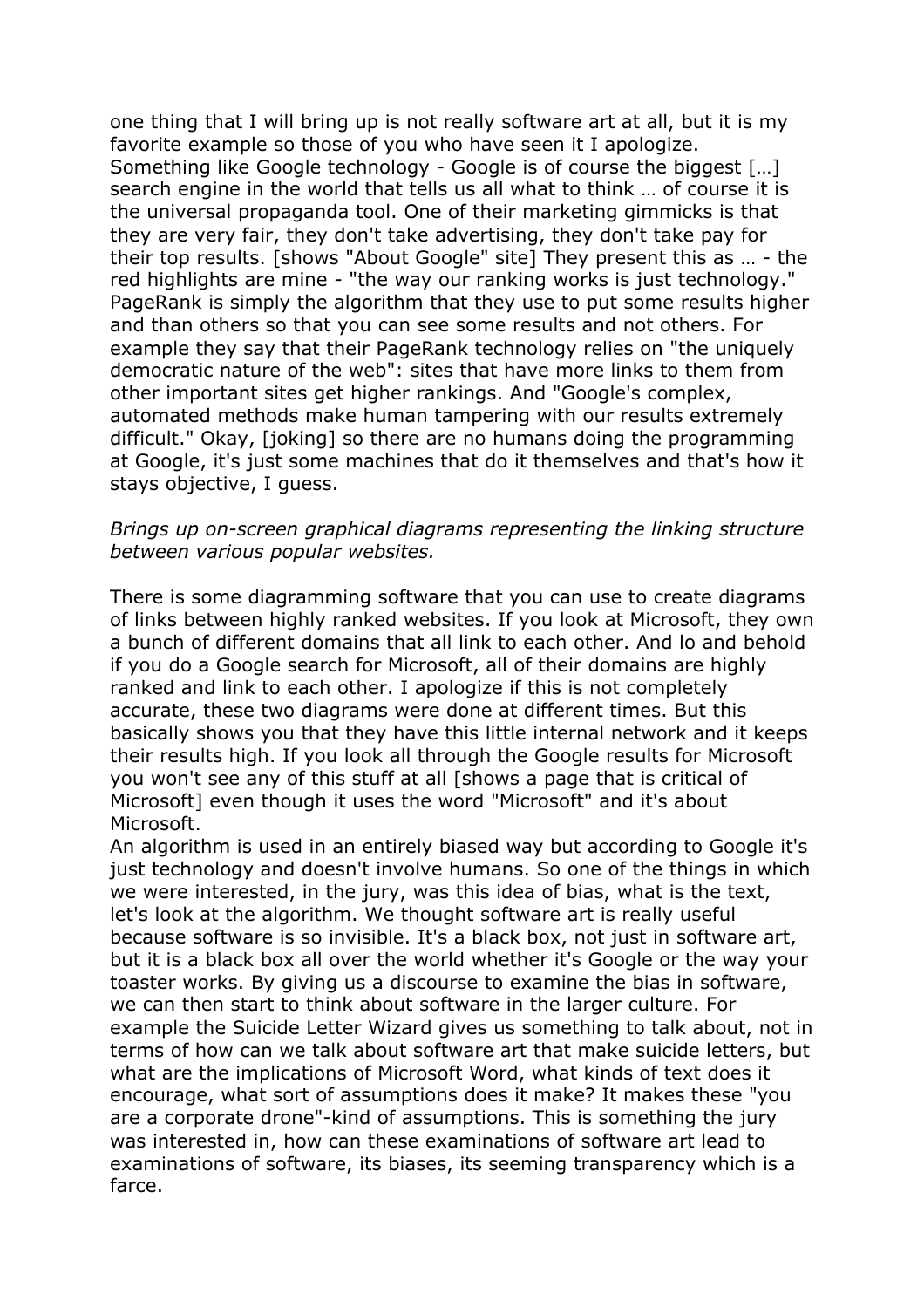**Sally Jane Norman** (from the audience): I have a question that actually you mentioned earlier, Florian, in your introduction but you being very democratic and giving us the floor but it would be good to hear your viewpoint on literacy. How, what kind of publics, audiences, fellow artists, peers are being addressed by this different kinds of works.

And - this is about the other question that was posed about eurocentrism - I didn't feel at all that you were claiming to present anything exhaustive. It is really good that you presented very specific things that we can bounce of. But for exactly those reasons something like the "Suicide letter" requires a certain kind of literacy with a certain kind of net in our practice. Somebody is going to get off on Alex's music just [on getting the] rhythms just like I do if there are [unintelligible] and I don't know anything about programming except that the code looks good coming up on screen. Somebody else with very good code literacy is obviously going to get a very different level of enjoyment.

I did a test on a few student a few weeks ago with Antoine Schmitt's "Avec determination" and I had three students with three totally different levels of expertise. Their analyses of your piece were completely, schizophrenically different. I just like to hear your viewpoints on this.

**Florian Cramer:** This might be the time to disclose our own source code of this panel which says: presentation first; then the question "why is software interesting as an artistic material?"; third, "what is the audience for software art?" - which you just pronounced - and finally, "who can make software art?", which is also important to ask.

I totally agree that most of what we presented as software art may be difficult to understand for somebody not socialized in computer culture. One can appreciate the "Suicide Letter Wizard" better at least if one knows Microsoft Word and the semantics of its user interface - to give just one example. On the other hand, this applies to all art. If you look at the "Man with the Golden Helmet" not far from here in the Berlin Gallery of Painting (which we know today is not by Rembrandt), of course you can look at it as simply as a man with a golden helmet. But if you are an art historian, you see the painting differently because you know the cultural background, the iconography and subtle references encoded into it. The pieces we showed work, it seems to me, in a similar way. Somebody who doesn't know software at all can appreciate the "Suicide letter wizard" as something that generates funny suicide letters, somebody who is deeper into software culture can appreciate it as a reflection of how software makes you write and think in a particular way, and the anthropological presumptions Microsoft makes about "users".

Therefore there seems no simple solution to the problem you describe. But I'm optimistic in one respect. As Inke said in her introductory statement, software is pervasive and what we see on our PC screens is just a small part of it. My favorite example are bank accounts. We all have a maximum credit line on our checking accounts and that balance is calculated by a piece of software. So everybody who has a banking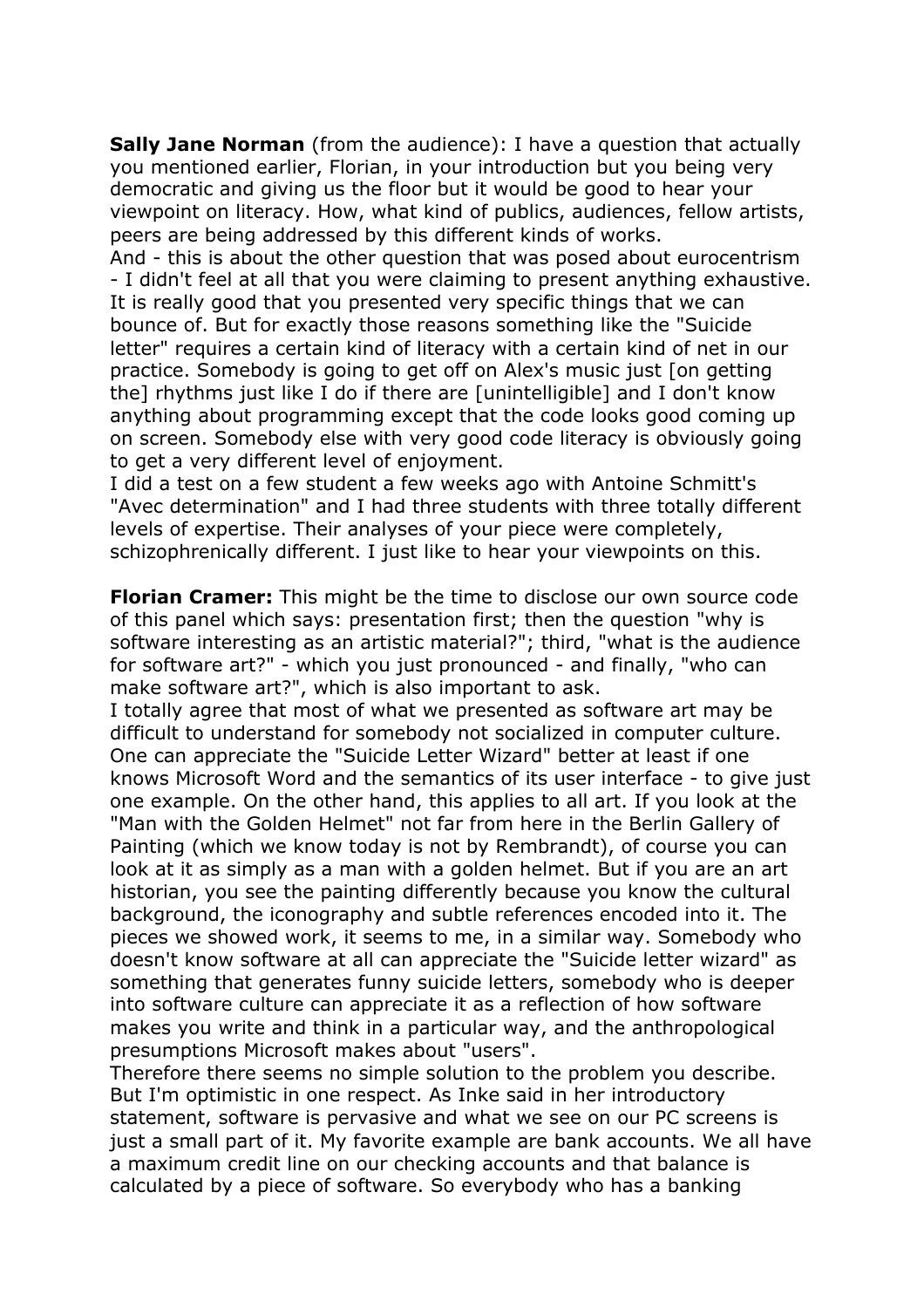account is dependent on software in a nontrivial way. Not to speak of the software which calculates your income, your tax, your social security, your health plan, or even your medication if you're sick in a hospital. So being a software user is not a matter of owning a PC or not. So I expect software to get increasingly more cultural and political attention. The more pervasive it becomes the more people will hopefully reflect on it and the more important it will also be as an artistic material. - You don't think so?

**Sally Jane Norman:** I wonder if you can't see the wood for the trees, you know? You know this expression?

**Florian Cramer:** Yes.

**Sally Jane Norman:** How many people can describe the principle of a combustion engine because they drive a car?

**Inke Arns:** This is also something I would also strongly doubt the assumption that, you know, the the more there is software gets employed everywhere, the more people will reflect on software … This is what I tried to say in my introductory statement. A more pervasive use of software will not result in an increased reflection on software. Exactly because software is so invisible .... people in most of the cases don't know what is behind that kind of black box.

**Olga Goriunova:** I disagree. I think it depends on the amount of time people spend with software and how widely it is used. Of course, if it is just everywhere there are higher chances that it will be reflected and criticized.

I can speak about myself as an example.

When I bought this computer it came with this cheap version of Microsoft Office - Microsoft Works, which actually contains maybe 100 different templates for all kinds of things that you might need in life like a marriage planer, sports calendar, letter to a friend who is ill, whatever, just 100 templates. They were so completely stupid that I got really mad - and made SLW. It's the result of direct impact of this pervasive software on me. I didn't need Microsoft Works, I didn't look for it, the software just came to me packaged with hardware.

Another question is critical attitude. There is a whole trend in sociology called sociology of technology, which studies how society shapes technology and how technology shapes society. It's a critical discourse that raised once grows bigger and bigger. If now everybody knows what culture industry is and what advertisement does to us, it's due to things that were done in the 40s and 50s.

At last, about art literacy. It would be a bit hypocritical to pretend that there is art that is easy to perceive for everyone. People in many, many countries will never ever see a piece of video art. And why should they? It's maybe easier to perceive than software art, but the cultural, economic and whatever circumstances are so different that we can hardly talk of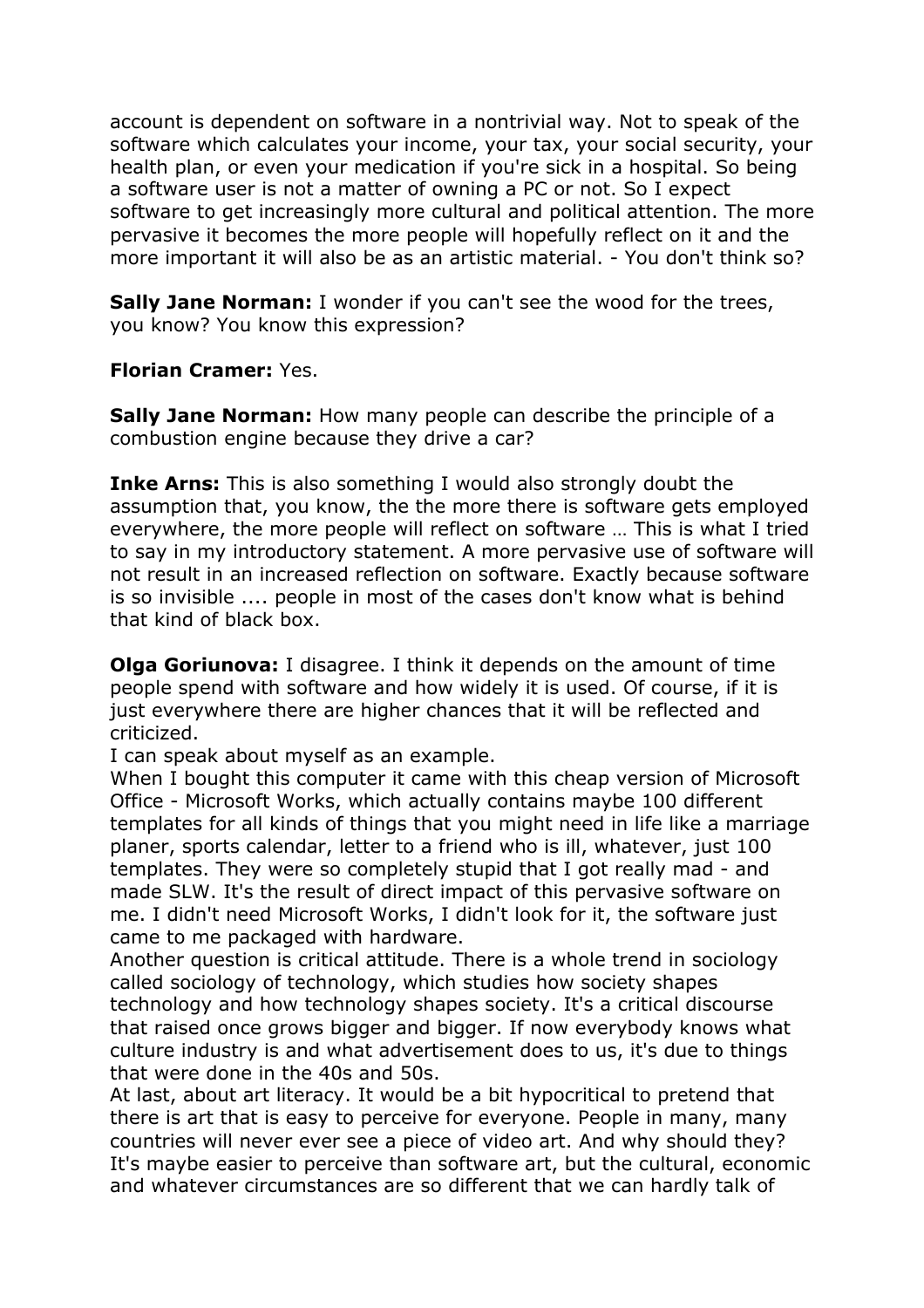presentation or production of video art in …, let's say, Togo. Even in western countries, just as Bourdieu wrote, perception of art is a question of education and social origin.

…of course software art is very closed in a way but it is also very open in another way.

**Alex McLean:** Software art for me is not a very new thing, because programmers hang together in communities. Especially since the internet has become popular more programmers have been hanging together in communities and they started making art for each other. I guess that kind of art you'll never be able to comprehend unless you are a programmer. I guess the first software art was made in MIT […] … some model railway club hackers managed to get access to a computer and started playing with it, making it make music and all these kinds of things. Then there is software art like the "Game of Life"-people who make very simple models of life and play around turning them into computers within software [I don't really understand that] and so on.

Now software art is still emerging - it might not be called software art - on websites that form galleries like freshmeat.net when it first came out or there is [unintelligible] and sweetcode.org which is a nice website for open source software that is innovative. You get some really interesting pieces there. The Acme Namespace for the Perl modules that Amy mentioned earlier is another kind of art gallery. It's where Perl programmers put all their code, that is mostly completely useless, but it is interesting in very varied ways - sometimes funny sometimes just quite mind bending. So I think this kind of art is always existing. It will be one starting point to try and find this software art and document it rather than try to invent software art. There are other starting points like experimental musicians making processes very similar to software and this kind of thing.

**Question from the audience:** My checking account is a disaster in economic terms but maybe if I try to look at it as a software art piece it maybe helps.

**Florian Cramer:** Well, I didn't refer to it as software art but simply as software! Software that controls your account balance and your maximum credit - an example of how software determines your life even if you don't own a computer.

But I disagree with Alex about what he just said, at least partially. Alex, I think you're right that software and anything that is connected to artistic reflection of software may be strongly conceptualistic. We historically know art which approaches formal languages, mathematics and formal music composition, a history which neither started with the concept art of the 1970s, nor with the constructivism of the 1920s, but is at least as old as Pythagorean aesthetics. But I think conceptualism is not enough. Today, we experience software as a cultural phenomenon. If we see a web browser window and identify it as software, then software has a certain aesthetic. Software has thus acquired an everyday meaning or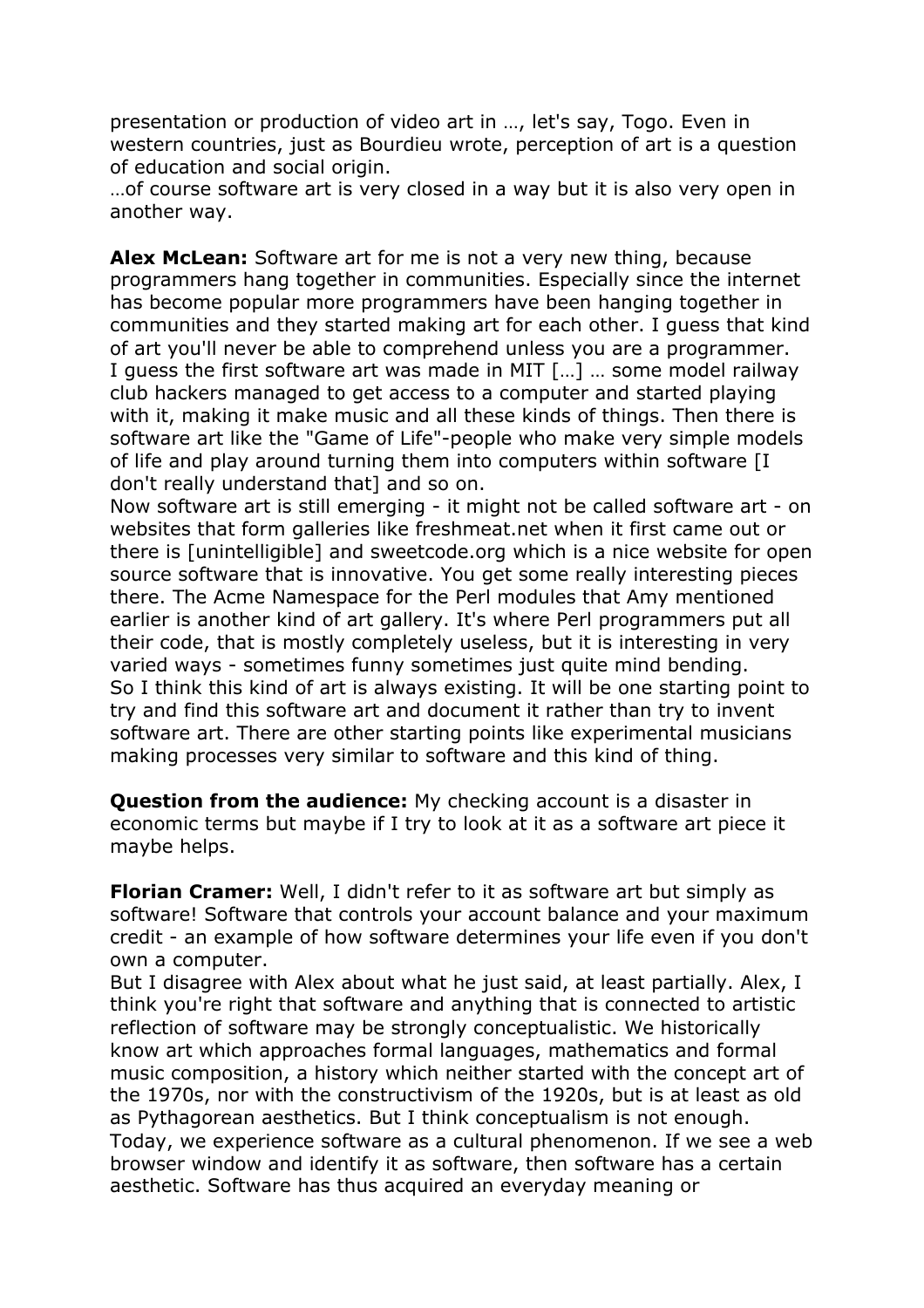connotation which is not formal. Therefore, if somebody would make an oil painting of the web browser window with the Google site - which Amy just fired up -, as a reflection of our time and what happens when you enter the search "Microsoft", then I would have no problems to think of it as software art.

One and half year ago, the "Browser Day" festival took place here in Berlin, where somebody presented a "browser" that was simply a wooden window frame. The idea to think of not of the browser window as a metaphor of the conventional window, but of the conventional window as a metapher of the browser window. You should carry this frame around and browse the world looking through it. For me, this is software art. Software becomes an aesthetic paradigm here through which things can be differently perceived. It doesn't have to be coded as computer software or run on computers. But, as an algorithm or script for perception, it even has both aspects of software art we defined in our Moscow read me 2.1 jury work; it is formal instruction code and it is a cultural reflection of software, done either in instruction code itself or using a completely different material.

**Amy Alexander:** […] Back to the question of audience. I like software art because you don't have to go to a gallery, you don't have to know about art history. And sometimes they write about it in Wired magazine and even I can understand it.

**Antoine Schmitt:** Well, sometimes I'm wondering if we are not in the history of software art just before the renaissance or something like that. The moment where Gutenberg invented the printing machine. Before Gutenberg there was this great technology which was writing and reading and who had it, it was the church. They also had the power. It's a strange analogy with computers that the religion of today is business - money. Who has the computers and the power of the computers and the mastering of the computers? It's the business people. Now with free software and people interested in programming it's getting out of this corporate business machine. People are using it now. Lots of what is called software art or what we see in software art festivals, is actually people getting a different use of software, realizing that software has been here for 50 years now and that it has been controlled by big corporations in hidden ways. Everybody is just looking at that and saying "Let's fight against it!" I think we are at a moment before software is used in a creative way. Today it is used in a critical way to look at society. But maybe it is going to change soon, because the audience is going to change also. Right now it is very often puns and little jokes about actual software as it is today or criticism of how it is used today that is in a way not very con… it is constructive because construction is constructive …

*Laughing from the audience.*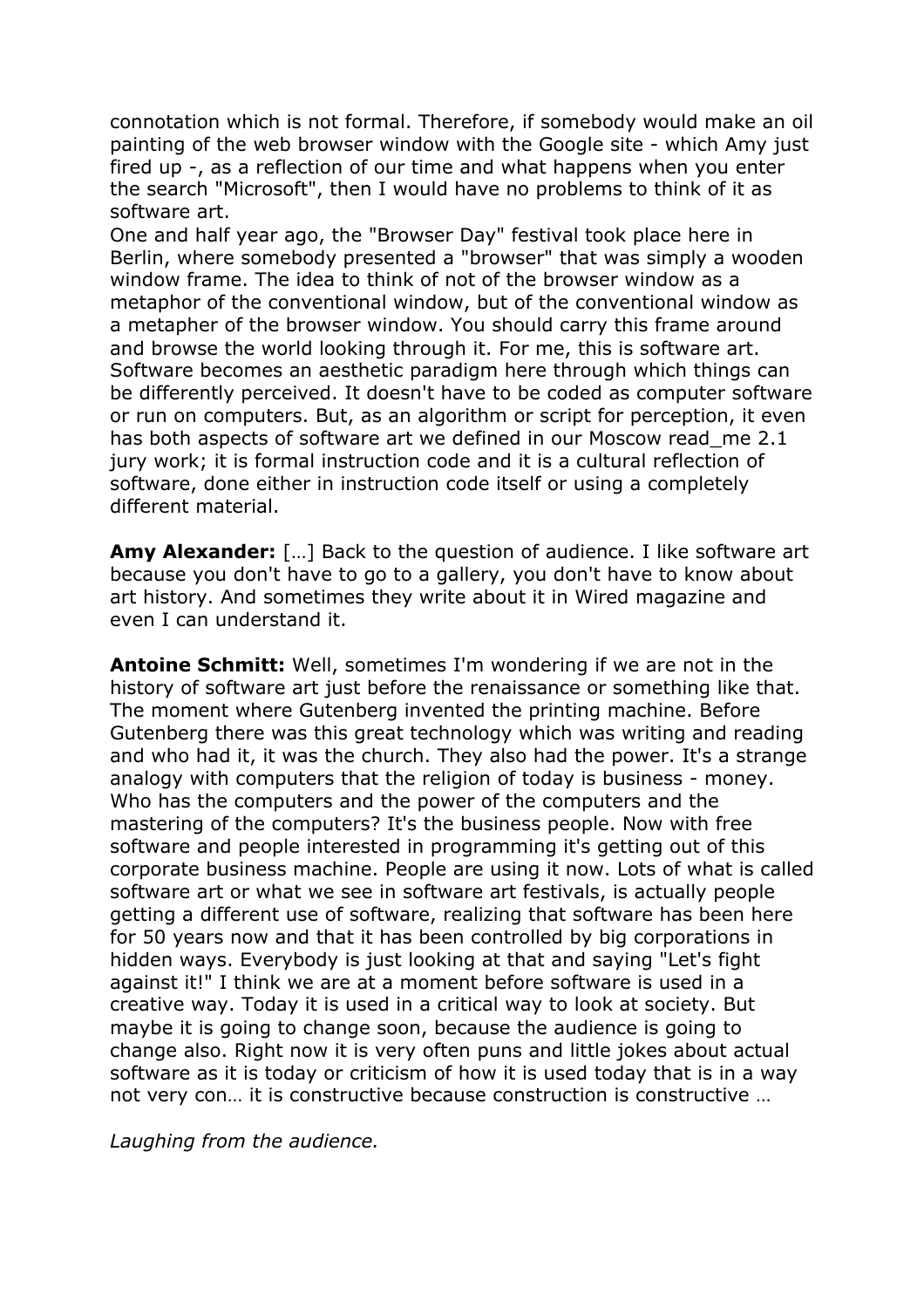**Olga Goriunova:** Sorry, I won't answer your statement, because I'd like to support Alex. I think - and we wrote it in the runme.org site - that software gets its lifeblood from programmers' cultures. That is why it is interesting, because it is connected to the living cultures, the folklore cultures in a way. At the moment it is almost the only art practice that is connected to some live practices that exist outside of the domain of art and there are many people engaged in these activities . Though I don't understand much of it as I am not very well acquainted with programming languages, I can also be quite happy on the borderlines or margins of software art where code is not that important and where you can play around with different things - concepts, cultural implementations.

**Florian Cramer:** Then you both refer to software art as a particular social practice, something with close affinities to Free Software culture, to hacker culture and the like. For me, it's not only that. I rather see the term software art as a particular perspective from which to look at art. Just as, for example, looking at La Monte Young's "Composition 1960" as software art seems be feasible and justified. Let me put it this way: there might be an artistic software culture connected to a certain self-referential and ironical programmers' culture, as it is for example described in the Hacker Jargon File maintained by Eric S. Raymond. On the other hand, I see software art as a generic term and not as the name of a movement or network of artists. I would never suggest that software art historically replaces net art, or interactive art, or generative music. As said, you can look at a piece like "insert coin" as net art and software art at once. The terms are not mutually exclusive. Just as, since the 1960s, people have called La Monte Young's composition minimal music, a Fluxus piece and concept art, without these categories being exclusive either.

**Ryszard Kluszczynski** (from the audience): It's not a very important question, but I'm curious. What do you think about the relationship between software art and conceptual art especially when we think of software art as something belonging to the field of computer art?

**Florian Cramer:** I will try to be brief! Yes, the correspondence is also historically evident, because the very first concept art exhibition, curated by Jack Burnham in New York in 1970, had the title "Software". It juxtaposed concept art installations to computer software. So the link has been made in conceptual art as well. But both fields do not fully overlap. For example, I wouldn't call the "Suicide letter wizard" and Alex's music concept art.

**Alex McLean:** I wasn't trying to say that all software art should be about programmers, but I was just saying that it was the starting point of many. We should take all this starting points in consideration and see where it takes us.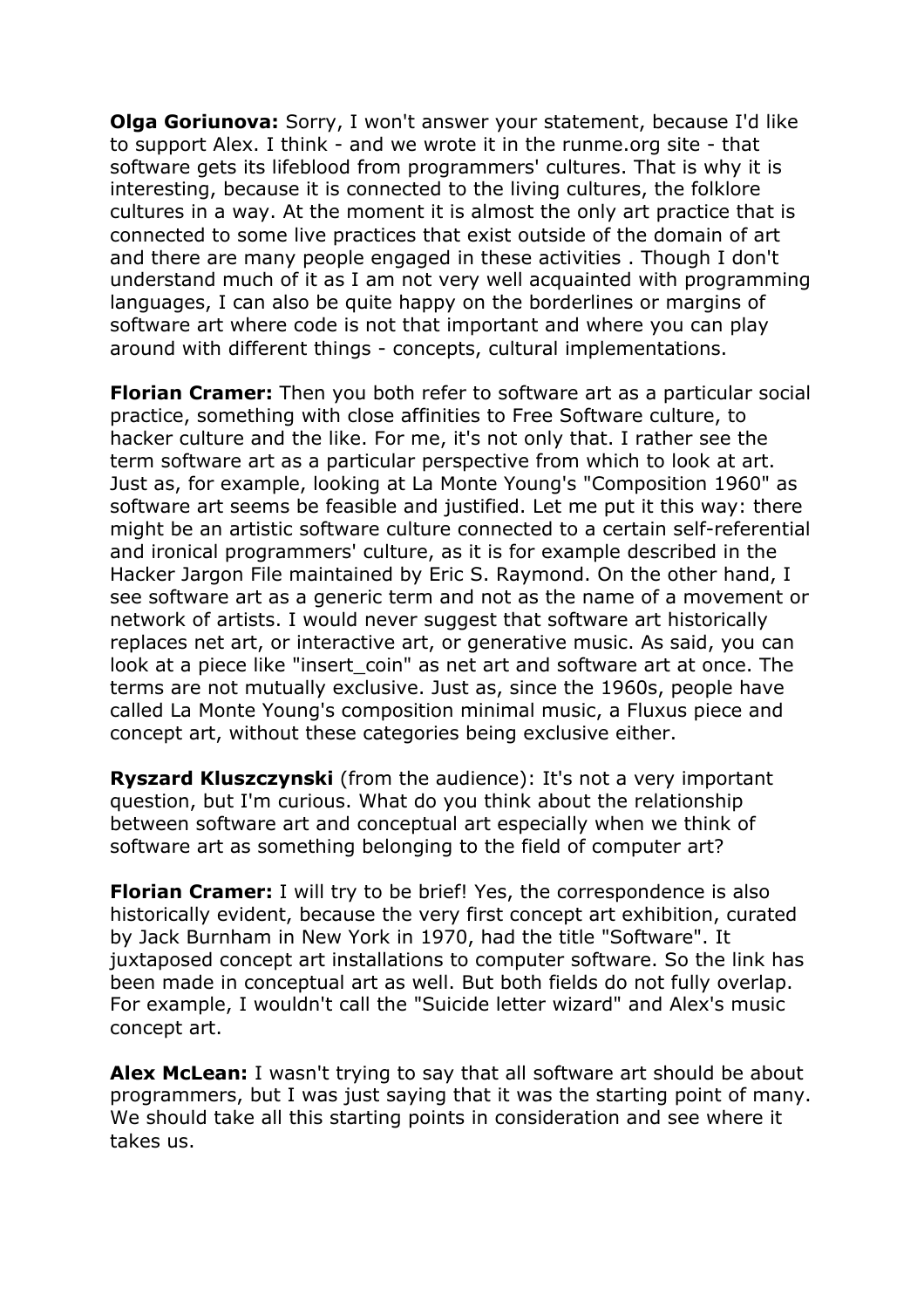**Inke Arns:** Perhaps to get back to the initial questions. Florian already mentioned that we actually found it quite interesting to try to focus on the audience and the producers, the people who do this kind of software art. When we had a meeting two days ago we repeatedly talked about [...] the exclusivity of this kind of practices. I would like to ask the panelists here, who participated in juries over the last few years, who has been doing software art in say 2001, 2002 and now, how did it change and also perhaps how the audience is changing. Is there any change?

**Amy Alexander:** The first one: who is making software art? It seems like there's two camps and that's a lot of what we've hit on: people coming from the programming culture [and] people coming from the art culture, interactive art. One thing we commented on in our jury statement for transmediale this year [was, that] since it got genes from both DNA's software and art - maybe the parents are trying both too hard to mold the child onto their image. [But] it seems to be starting to develop its own identity. Maybe art festivals like transmediale mostly get entries from the interactive art side of things and maybe not so many from the programmers' side of things. That is one of the things with the runmeproject: that we are trying to bring together these two cultures not in a way of "Look, we've got programmers and artists" but so that they both blend and combine a little more.

**Alex McLean:** I'm not sure if anyone is really making software art apart from people who are directly trying to make things that win festivals. I think the people making software art are the audience here looking at software and thinking "Hey, this is art. This is software art." I don't think there are any programmers making it.

**Amy Alexander:** You think they're not making it or they're not calling it that?

**Alex McLean:** Okay, they are not calling it that. They are making nice software.

**Statement from the audience:** That's the problem perhaps that art is just a label whereas software has always just been software.

**Diana McCarty** (from the audience): I missed Sally's panel about the crisis in interactive art, but actually I wondered if it is not more a crisis of the jury. You know when you speak about this work? I know that in the first software jury award at the transmediale the projects weren't submitted that the organizers had in mind, that would fulfill the requirements of the festival. That's one of the things that happen. So in spite of this gigantic networks - 4000 people can submit projects to a jury - what you have is a … there is kind of this idea that it is very open and you avoid an exclusive situation but I think you go back to the situation that the names that are known are the ones who get selected. Nobody has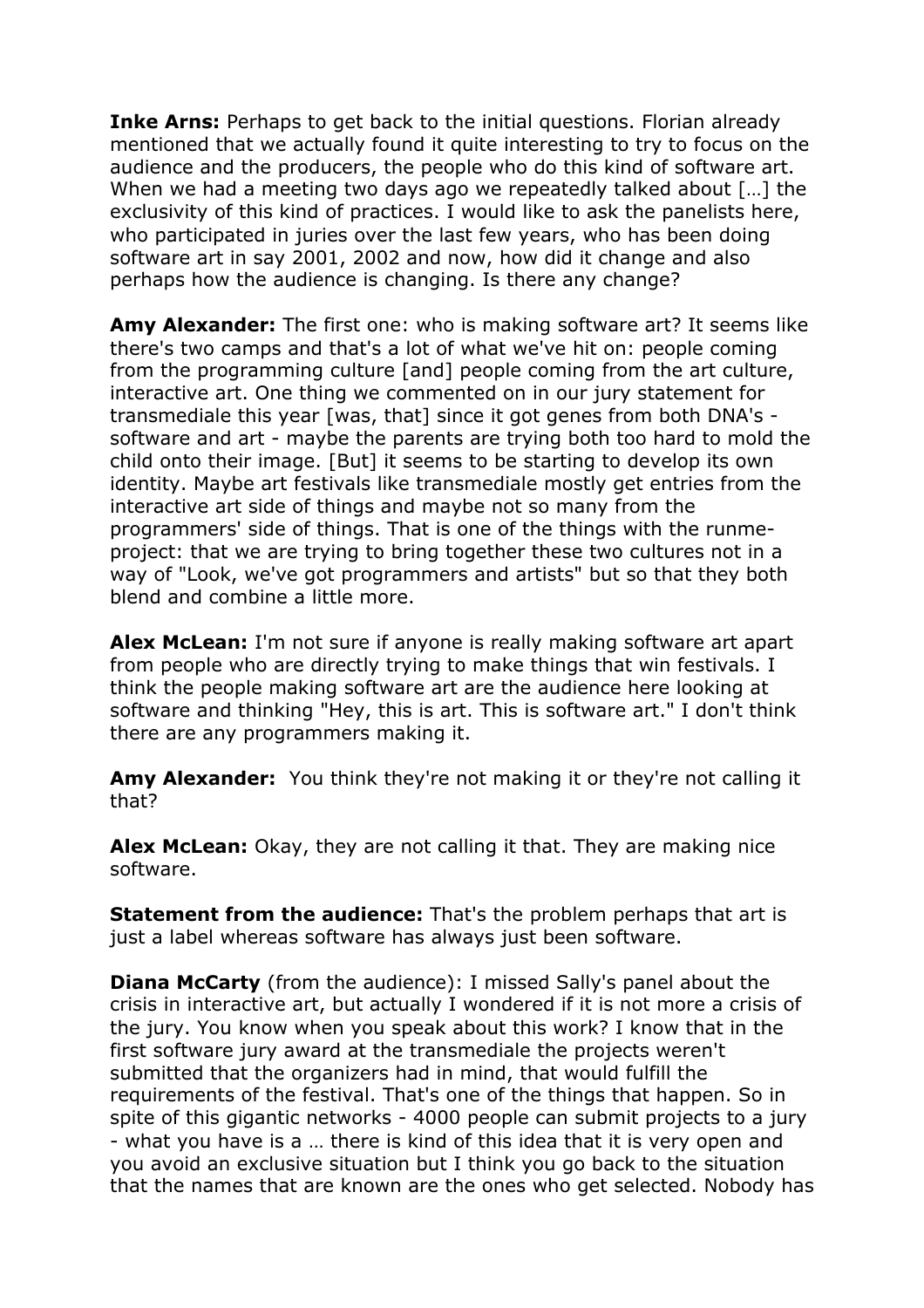the time to go through 50000 or however many applications within any kind of time. Sally, maybe you could also join the panel for 30 seconds?

**Amy Alexander:** We really only had 43 people enter this year at transmediale. Could you guys send in some work, please? No, really only 43 people, so we looked at the projects. I think you're right, it is a crisis of jurying. Again one of the things with runme.org is making it easier to enter, making it so you can find projects and put them in. Because who has time to fill out these forms. Two people on the jury, if not all of us, heard this from other people [who were] asked about entering festivals: "I'm too busy programming, I don't have time to enter." Yeah, it's true it is a pain in the ass. You have to write a statement, they want pictures, if you are not in Germany you have to mail it internationally. Who wants to do this? And if you are not from the side of things that likes [to call] what you're doing art, it's not even that enticing. I think it is a crisis of jurying. It doesn't particularly interest me too much because there are other ways of bringing software art to the surface.

**Alex McLean:** If the audience is making software art then I guess it has to be more of a culture that is centered around this idea of software art.

**Florian Cramer:** My experience is the same as Amy's. In the first transmediale software jury we also had about 40 or 50 entries, which was only a fraction of what - for example - the video got for review. A considerable amount of the software entries was institutionally funded socalled 3D interactive virtual spaces which weren't even entered as computer software, but as video tapes. In comparison to that, I think the situation has improved today. But still: We called this panel "Software art - An artistic perspective or a curatorial fiction". I have no problem if it is a curatorial fiction. As I said it's a perspective, a way of looking at things that might not always match the self-perception of the artist. As critics or as the audience, we might perceive something as software art while the artist him- or herself never thought of the work in this term. I don't have the slightest problem with that.

Take a term like "impressionism". Impressionism was a coinage of art critics in the 19th century. Impressionist painting didn't exist as a context that artists themselves created, but it was a creation of critics. Nevertheless this made sense. I have no problem bluntly saying: Why not create something which is interesting as a perception of an audience or of critics although artists do not equally identify with it.

**Diana McCarty** (from the audience): Maybe I will just go back. What I mean with there's a crisis of the jury, is that people that are doing the work that would fulfill whatever the show is about are not always the ones who submit even if the work exists and that is maybe the work that's in the mind of the organizers. So maybe … one of the funny things about net art, maybe you remember discussions about it here - not in this room I guess but [in Bethanien] from the other net art discussions - there was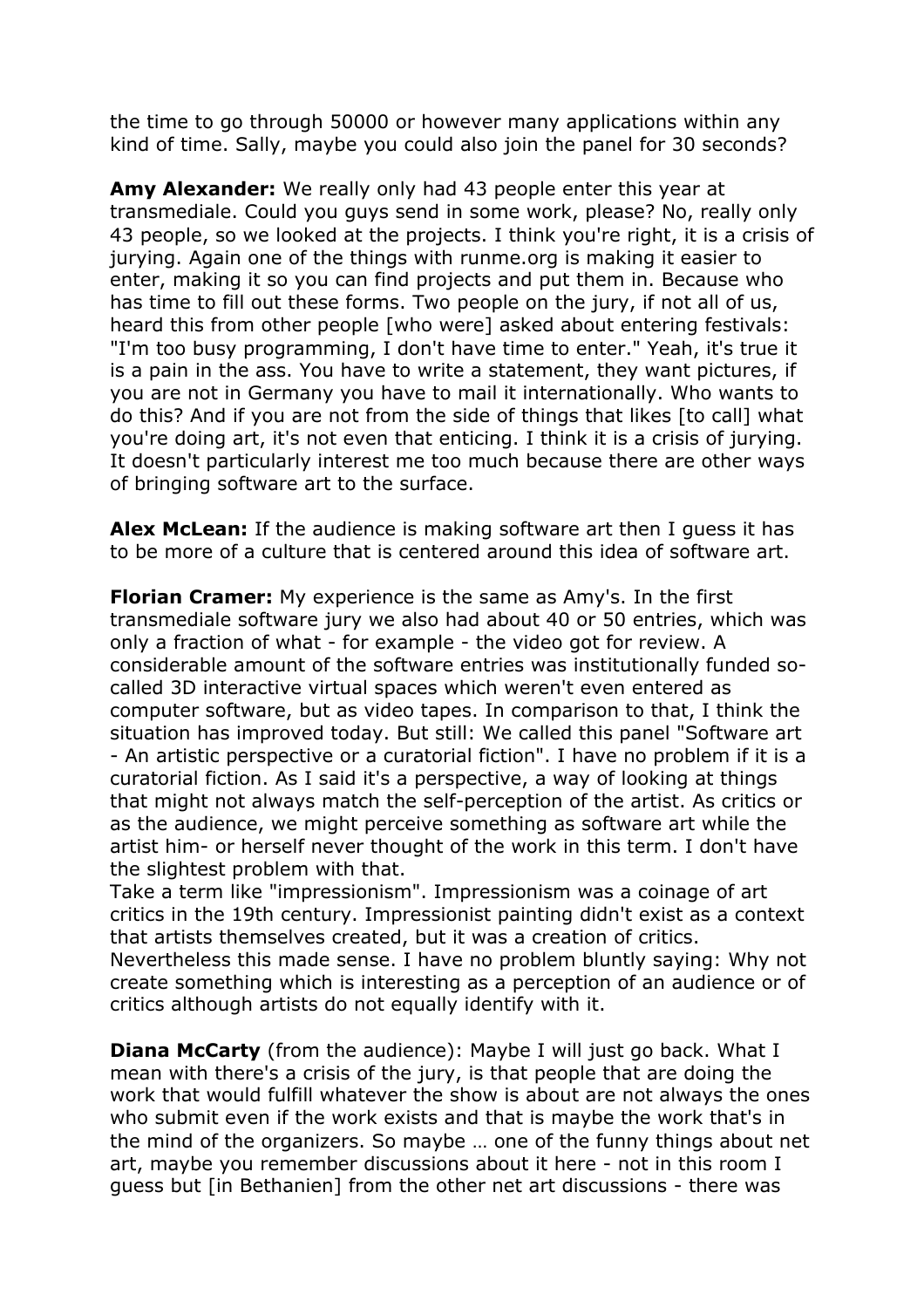this early euphoric moment when net art attempted to get away from the curator but maybe it's time to escape from the juries.

# *Laughing.*

# **Florian Cramer:** Yeah.

**Olga Goriunova:** Yeah, but we are doing that. In the second read me [festival] there will be no jury, no prizes, just people who will be featuring works that will be freely accessible in an online database.

**Florian Cramer:** I think there is one important difference to net art, because net art, if you spell it "net.art", in my perception was a movement. It was a movement of certain people in the mid 1990s who then had a group identity. The catalogues of Jodi and Heath Bunting layed out here in his room are one distillation of that identity. That identity doesn't exist in software art...

**Olga Goriunova**, *interrupting*: I disagree, whoa, come on. *Laughing.* I don't want to go deeply into this isms-quarrels and actually I don't care if software art can qualify as a movement or can't. But I think it's more about personal connections, about subjective values - it doesn't have to do strictly with formal aspects of particular art projects that make us capable of uniting. I would like to identify myself with software art for a while. I think the community exists, and at the moment I feel myself a part of this community.

**Pit Schultz** (from the audience): I think we can agree that software art is one of many genres of media art and insofar suffers from the same problem of definition. One could possibly agree that every art is media art and every art form uses some media, but defining arts through the medium you go into a classification of art which is rather premodern almost. Like using Kupferstich [copper engraving, etching] or … defining a work of art through a medium is a very reduced form of describing art. So if you look today for example at the history of video art which went from all the stages from being a movement to going to the museum we see now a whole generation of artist who are called artists who use video but they are not called video artists. And they might even do different things, mixed media, they use also video art. And they use software. Liam Gillick for example uses software but he is not a software artist. In his [artistic] process software is a very important reference or tool, it's part of the work. But it's not part of the presentation possibly.

Software is insofar, as we all use it, as you said with the ATM, Geldautomat, it's part of our whole culture. Then we enter the field of software culture, the cultural phenomenon of using software, we go into the Perl communities, the different tribes so to say. Then you have another phenomenon where media art is very known for, which is mediating this kind of tribal cultures. It is this kind of almost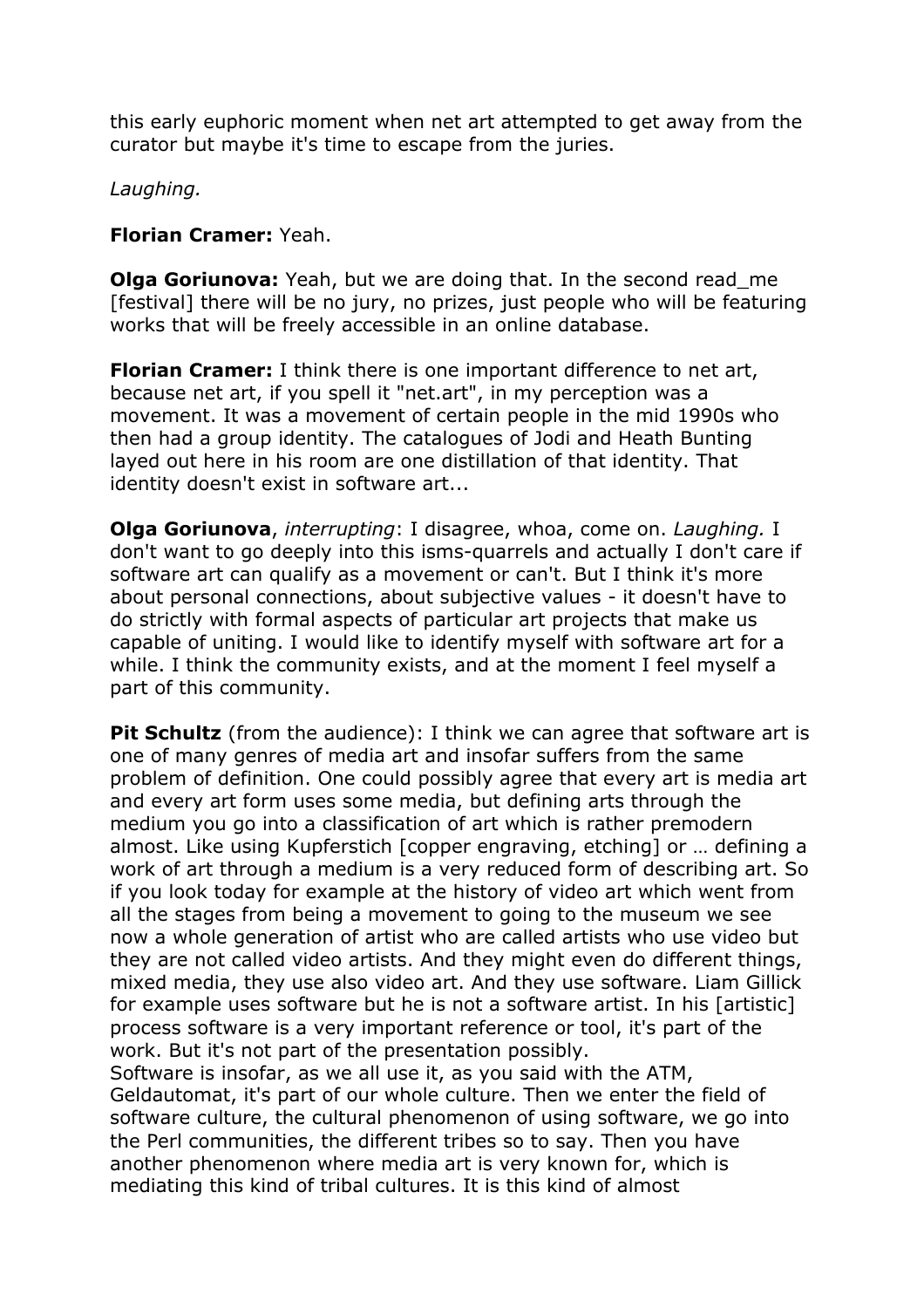anthropological view of the otherness of the original cultures who speak in tongues and have strange rituals, and [media art] mediates it to the general audience through festivals like transmediale. Then you have another kind of translation error, as you know from the discourse of anthropology, the constructiveness of the view to the tribe creates the media art itself. So media art becomes an effect of the need of mediation between the new technologies and the … [?] on the society to explain the cultural field what's going on.

So we have media art as a product of mediation rather than any kind of artistic practice. There are basically a lot of discursive problem which are circumvented I would say through very pragmatic responses like runme.org. By experiment, by basically empiricist factors you can show or you can falsify there is software art. So after a while you might see, okay, the work is substantial or not, but the discourse is from there like a bottom up process and it uses, speaking again of runme.org, strategies from many sites on the net, which are working, e.g. download.com. It's not an anthropological approach, runme.org uses categories more in the history of other download.com projects.

So it's more like a statement not a question.

**Florian Cramer:** But it was completely intentional that runme.org should be made like freshmeat.net or download.com, as a reference to existing software culture. The idea was to create a download.com of software art. You might consider this absurd, but I find it quite funny. Why not make it? Otherwise, concerning what you said about defining art through a technology, yes, of course you're right. But again: Why not? I don't see your position and the position of looking at art by its technology as contradictory. As I said, it's a perspective and a particularly interesting perspective, because software is a technology with a higher political impact than copper prints.

**Pit Schultz:** I would really disagree. The use of copper prints in the 18th century had a high political value because of its use for pamphlets or all kinds of communication for people who were not able to read. So it had a very political use. And of course in the 19th century there was no software so you have to look … it's a bad comparison of course but … But reacting to that, I think, software is something that needs social theory so you have to go to Luhmann and to Kittler and so on. [Maybe] then, from that perspective, art, artistic practice, might be relevant in some ways. But to say just because some people use a certain medium we already have [a new genre] … of course there is a mechanism in media art which is always progressing like that. We have the internet and we get net art. There has been net art but net artists used that kind of need in a very reflected way to play with the market of the demand of net art. And created an artist movement that was basically auto-destructive in the history of these strategies by predicting their own death and saying, we know about our problem, we don't try to escape the museum, we know about all the avant-garde. We use these strategies in a reflective way. I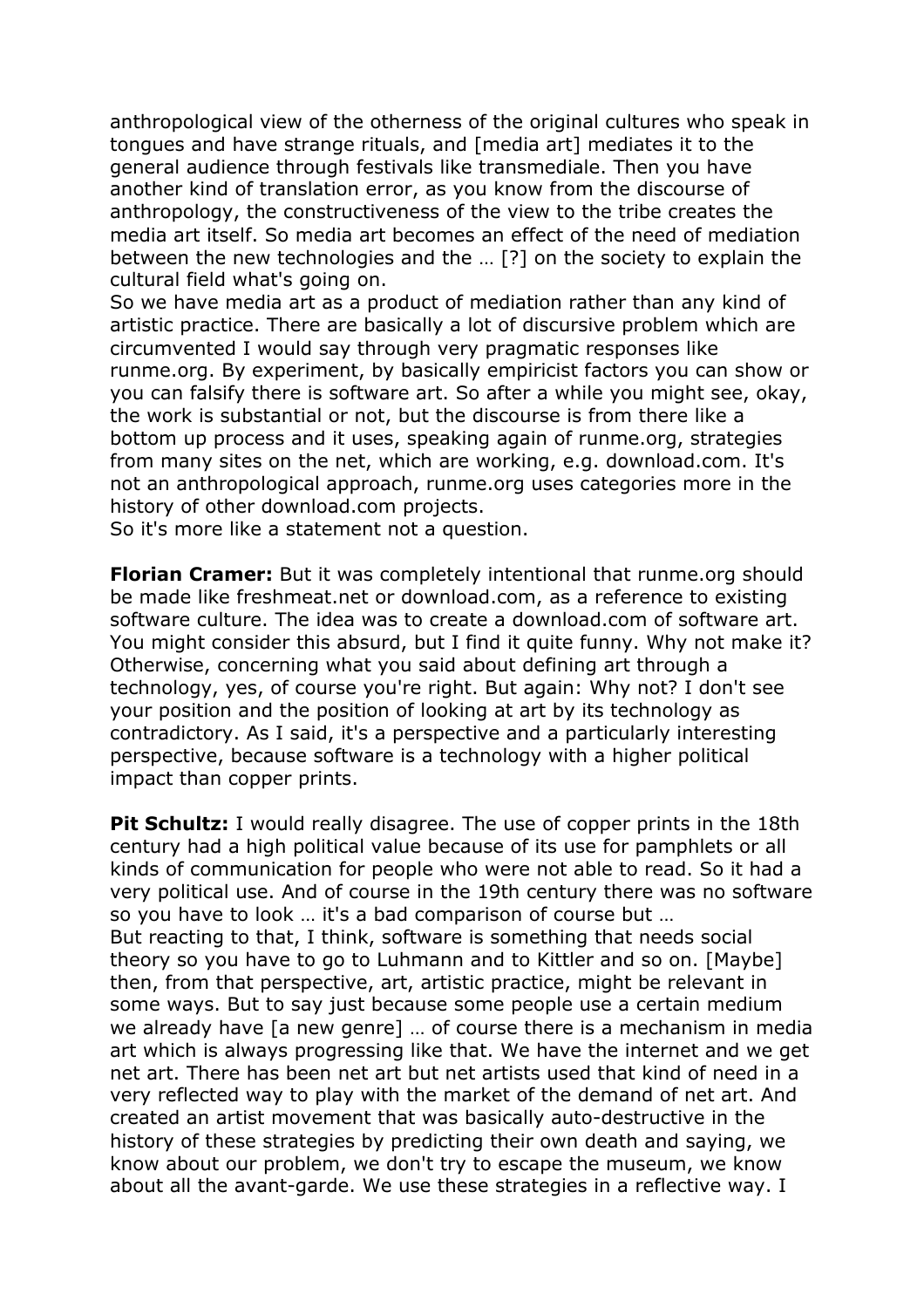don't see it yet in the software art movement. There are lots of pockets of different cultures I would say, what Alex also said, and it is interesting to see more from a cultural perspective. But I don't see the art aspect of it, because what you said with the art aspect, we have the whole history of software art and computer graphics [unintelligible] and we have any interactive art piece had a hidden software piece in the back, Peter Weibel and so on, and so all this things, as you said is a perspective on things … as a kind of procedural approach I would fully agree but as a whole own art category I don't see that yet.

**Florian Cramer:** Just two objections from my side. One is that software is not a medium. Why is software not a medium? If you define "medium" in a reasonable way, then a medium is something between a sender and a receiver. Software is not only between a sender and a receiver, but it can be itself a sender and receiver. It's a process.

[Peter C. Krell's objections are made without microphone and remain unintelligible.]

Yes, I know there is a totally inflated notion of "medium" today in media theory which deliberately avoids to clarify what it thinks a medium is. Today, medium has become a substitute for what has previously been called "sign". But a medium is not a sign. If one reasonably uses the term "medium", then it means a communication channel, something which transmits or stores information. But then software is not only a channel because it is generative and processual; it does not only store or transmit signs, but it generates and interprets signs within the constraints of a formal grammar.

That's the one thing. Now I forgot the other - Pit, what did you say last? … Yes, interactive art and process-based art always involving software. Yes, maybe it involved software but it didn't reflect that it involved software. And that's the crucial difference. That's the difference, and that's why I'm not interested in Peter Weibel or Jeffrey Shaw because their art doesn't reflect the fact that it is driven by software. For me, this is also the qualitative difference between the art we presented today and a piece by Peter Weibel or Jeffrey Shaw. If a category "software art" helps us to describe such a difference, then this alone justifies it.

**Inke Arns:** I would like to jump in, just a short remark. I would also agree with Pit that you should always ask yourself if you are not sort of creating the phenomenon by finding a name for it. But in this case I would agree with Florian, I consider this term of software art as a kind of heuristic category. It's not an ontological term or anything like that. It can be a helpful construction. Of course it's another question how it's used and employed by people and how it is used to construct something.

**Olga Goriunova:** May I also make a little comment on the problem of software art as a new art movement? I don't think there will be software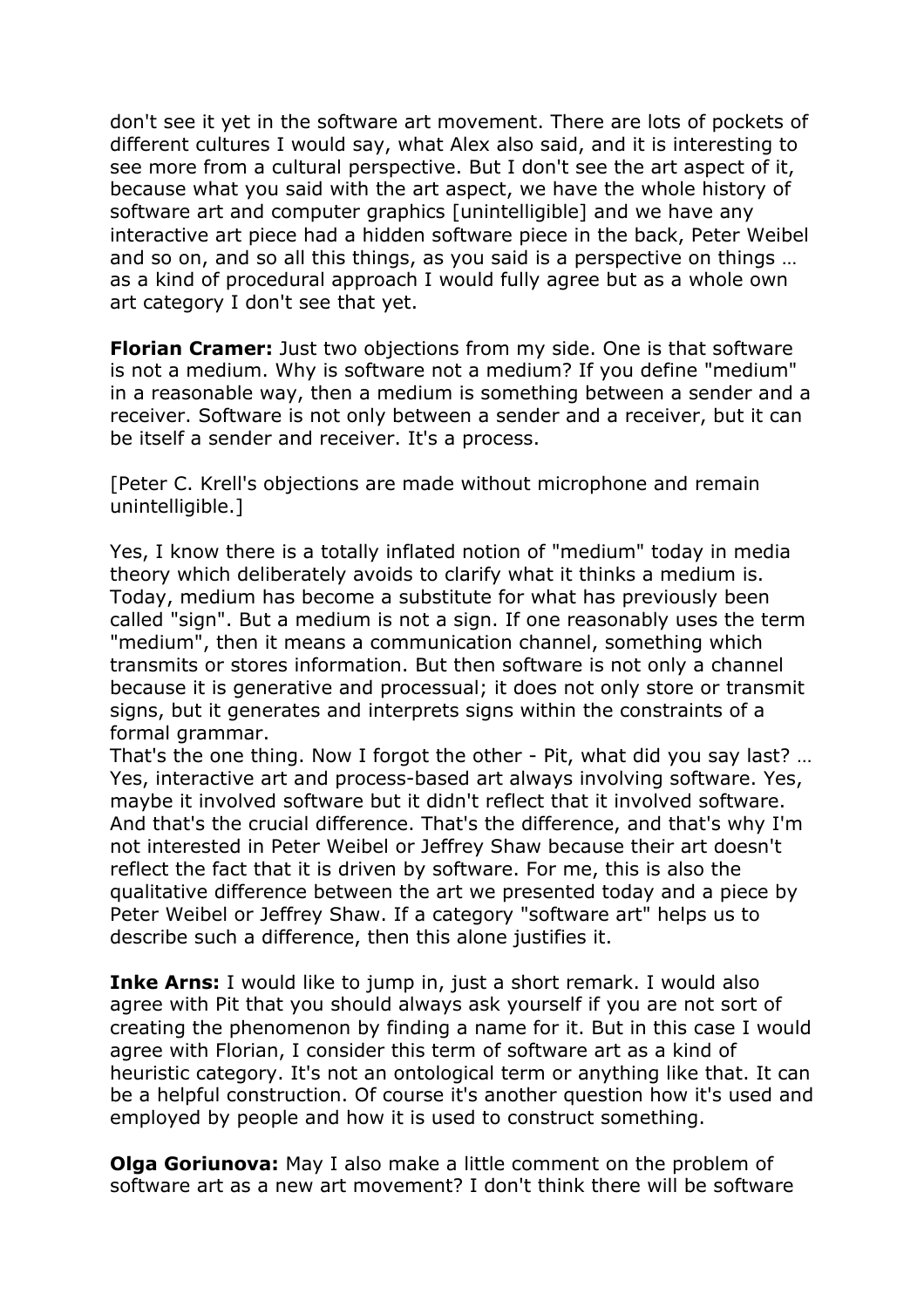art as we know it in two years. I mean at the moment it's kind of zone that allows people to freely and constructively exist - and that's enough. I don't see why it should create a lot of critical discourses about its own death. Of course it will die. So?

**Antoine Schmitt:** I don't agree at all. I think software art is going to be, maybe not as a category but maybe as a category also, alive for a long time.

**Diana McCarty:** I think that's very brave of you to say, Olga. But I wanted to say, Florian, you made this argument earlier that software art is something that can … also I liked what Amy said very much about reasons for making software art but if you look at the trend it's actually about, I don't want to say disappearing software, but if you look at the direction that Microsoft is going and that's the main operating system and software developer for most of the computer users on the planet so it's kind of important - and basically it's about making very fuzzy lines between the software and the system.

So for the general public that line is not very clear. The computer, the operating system, the software - those things are not very clear. What the difference is, where the lines are between those things, where the lines are between the software and the hardware. The direction is more towards convergence for the general user. It was funny when we had this discussion with Lev Manovich within the Kittler seminar because I think on the one hand we are talking about theory and praxis but I think there is a difference between the theory - their kind of academic theory -and the praxis of say bootlab and the developers and there's a completely different praxis which is the general user or the main public. For them these divisions are not there so much.

Florian, I think you argued against yourself, because you said that on the one hand what is important about software art is that it brings the software to attention but the trend within the market is going exactly the opposite way. But at the same time in order to access the work that's produced by software the software itself is the medium. You can't access the work without the software and therefore it is a medium.  $[...]$ 

[A short passage here is missing due to recording problems.]

**Statement from the audience:** [...] the essence of it is the interaction and what's that really meaning? Is it really meaning still to work with the material or isn't the material something really immaterial? How we are thinking? I just want to open the discussion on what comes next, so we don't circle always around this categories. In my view they are wrong they don't fit anymore.

**Florian Cramer:** I think it's easy to agree that categories are always crap but you need them. That would be my pragmatic answer to that.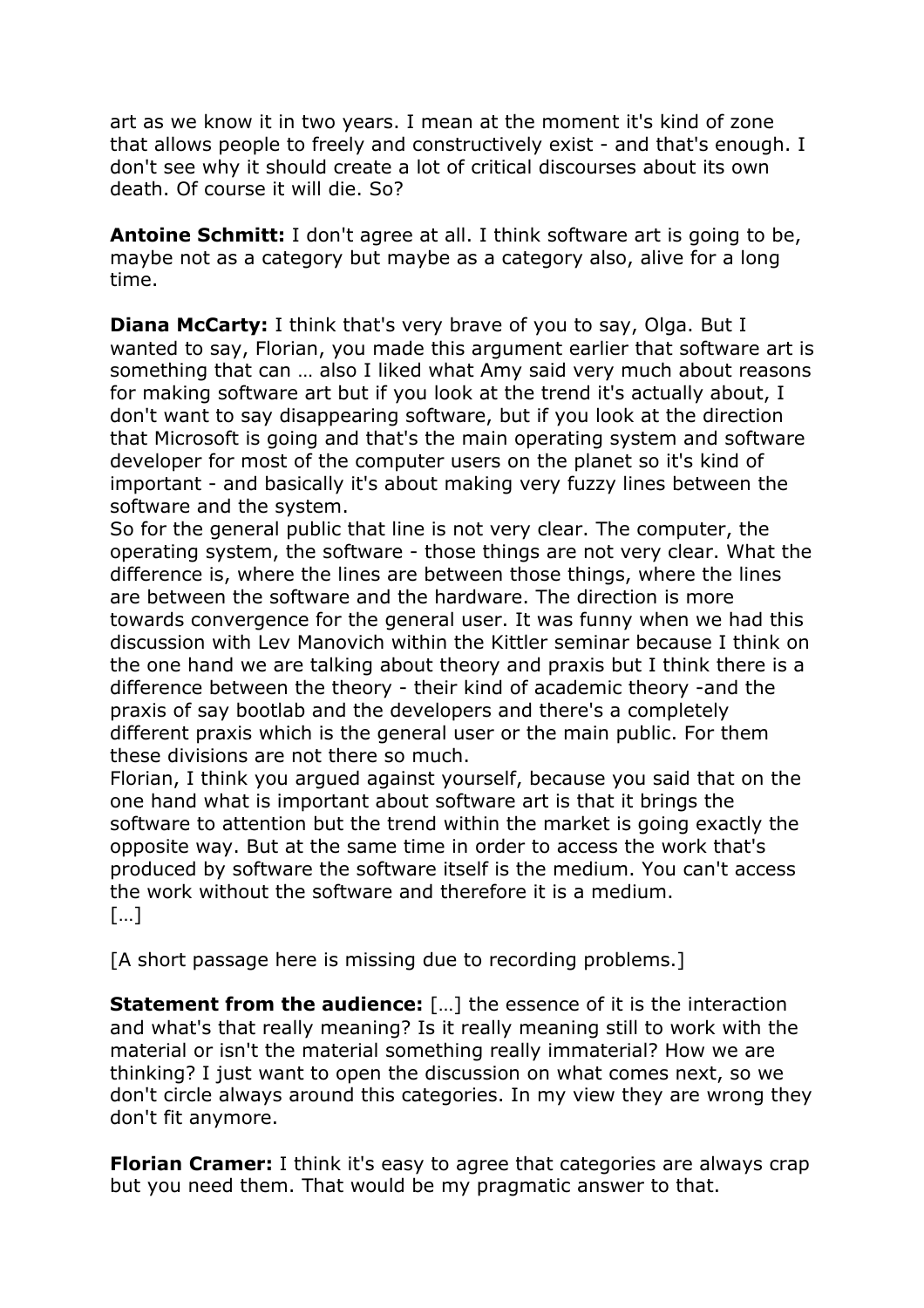But you both now have come up with an interesting contradiction whether software is something that is bound to material or whether it can be immaterial. This is for example what Friedrich Kittler says: "There is no software without hardware". I disagree and my example would be the piece by La Monte Young "Draw a straight line and follow it". Software can be something that executes in your mind purely.

**Peter C. Krell** (from the audience): Your mind is the hardware.

**Florian Cramer:** My mind is not a hardware. Excuse me, excuse me, no! Then - that's mechanism, that's a caricature of seventeenth century thinking. My brain is not a hardware, excuse me but I can't take this seriously.

[Unintelligible remark from the audience]

**Florian Cramer:** But hardware is not identical with material. Sorry.

**Peter C. Krell** (from the audience) [without microphone]: [...] extending also the text from Friedrich Kittler ready to think of it as being an approach to capture a being, a physical entity as a whole. I think this would be exactly where the critique of you would be too narrow to say that the category hardware would only describe the technological. I think when we talk about material we are also talking about... [unintelligible, without microphone]

**Florian Cramer**, *interrupting*: Okay. But then we don't talk about hardware in the sense of the English term. A "hardware store" is a tool store. Then you use a notion of hardware which would more generally mean "material". If you talk about material then I would agree. I think every English speaker would say that you are crazy if you say that your brain is hardware.

**Inke Arns:** Sorry, but I think Henning Ziegler wanted to make a statement.

**Henning Ziegler:** You took the discussion somewhere else now but I was going to point to Dieter Daniels thesis or his example of the wire that was laid from Europe to the United States which is just a wire probably to you, Florian, but it seems to be inlaid with cultural and political meaning. The intention to wire Europe to the States first of all was a financial interest and then the wire is not a cable anymore. So I was trying to point this out. The social and political decor [?] I found that very interestingly illustrated in this wire example. I totally did not know about this till yesterday.

**Antoine Schmitt:** Just to talk about the metaphysics of … but if you mean metaphysics in the sense of Aristotle, "beyond physics", that is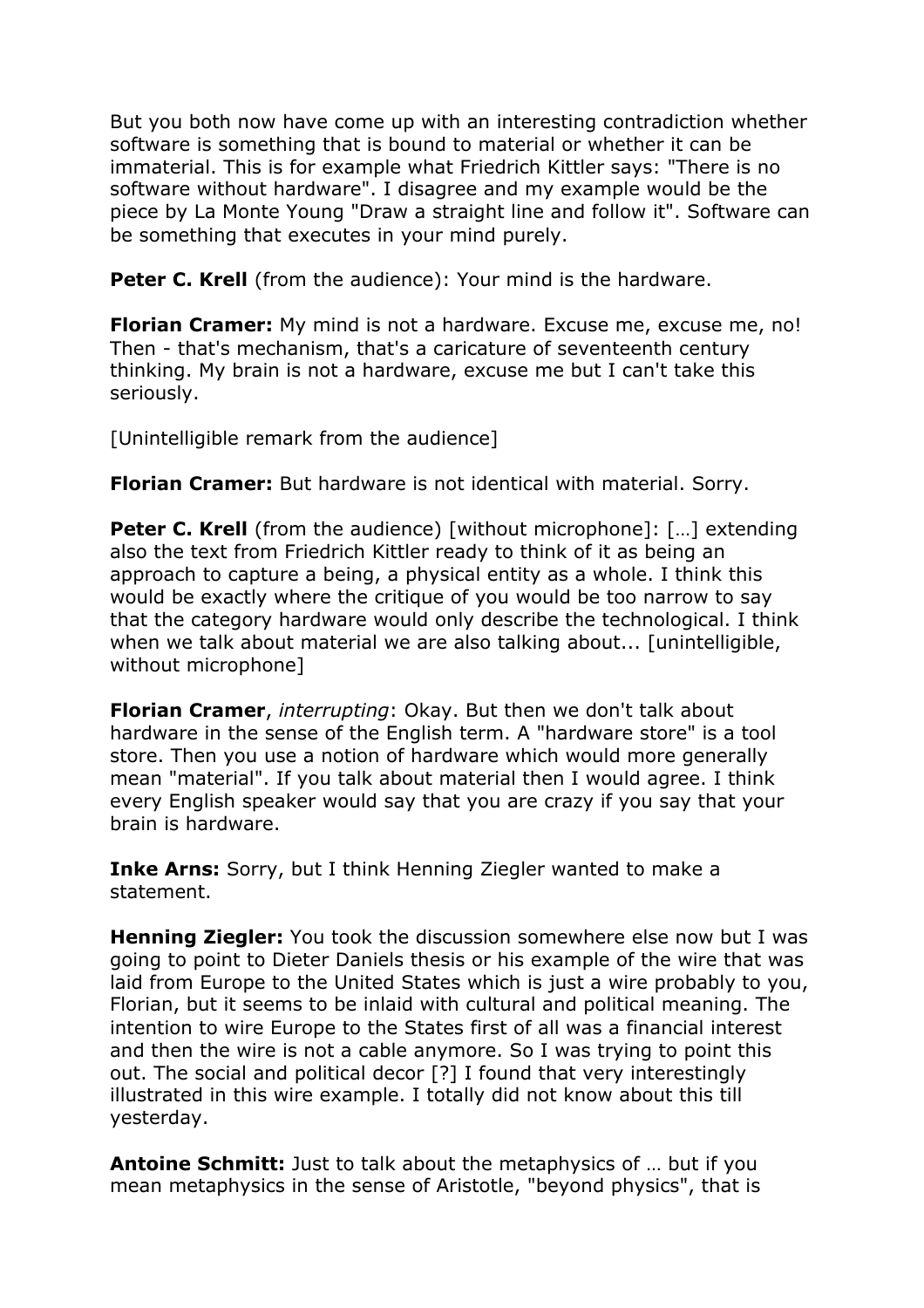something that is not hardware, maybe that is that what you mean, I don't know … But I think programming programs - that's what I'm advocating for a long time now - programs are a really new medium for creation in general because unlike other media a program exists here and now and it makes decisions and it has internal states. It has a before and an after and this is very much like beings in general. I think programs are a really good way to reflect on the nature of reality, of nature itself, of human beings in a new way. For me the metaphysics of the program lies here and it's really interesting.

**Golo Föllmer** (from the audience): I would like to ask something about what Antoine just said. Bob [O'Kane] last year in the jury put it that way and said: "You can never look into a piece of software, that's the point. Even if it's very simple, in fact what is happening in there you can only guess." This is the point where people last year started to think of software as something metaphysical and I think you could put it parallel to what Sarat Maharaj in the keynote lecture called the "indecidables". That art is staging and representation of indecidables - it wants to state that and it focuses on that. I think this is the idea - maybe only in the curatorial view - that there are people working with this point in software.

**Statement from the audience:** I think to think about the metaphysics of software art - I'm not saying there is no software art - might adapt to the entire thrive to render an intellectual property which might be a paradigm which we might also call software whatsoever art. I think art draws its juice from also undecidable questions, for instance like a metaphysical one. And this is all I wanted to really add to the discussion. Not to talk against it but to be ready to also address these kind of questions if we want to have the formal debate of a phenomenon we want to describe somehow maybe with a captured term like software art, which I think is fairly nice.

**Florian Cramer:** Regarding my own internal metaphysics, I have been thinking about Diana's point all the time. Even if it might be problematic to see software as a medium, it translates into media as soon as you can perceive what it does, in the effect it creates. To use the example of your checking account again: the medium you perceive the software in is the money you have on your banking account, and not the software itself. That's one of the problems of dealing with software. It's an operation that generates effects you can perceive, and this operation can be translated into the medium of sourcecode. But the operation itself is not a medium.

**Sally Jane Norman:** I think this where as Diana said maybe you are saying some really useful things but shooting yourself in the foot, Florian, with some things you said earlier.

Because one means [?] the question about literacy I quite agree that there is no reason for something that we are calling software art to be suddenly a big revelation about the universe and everybody should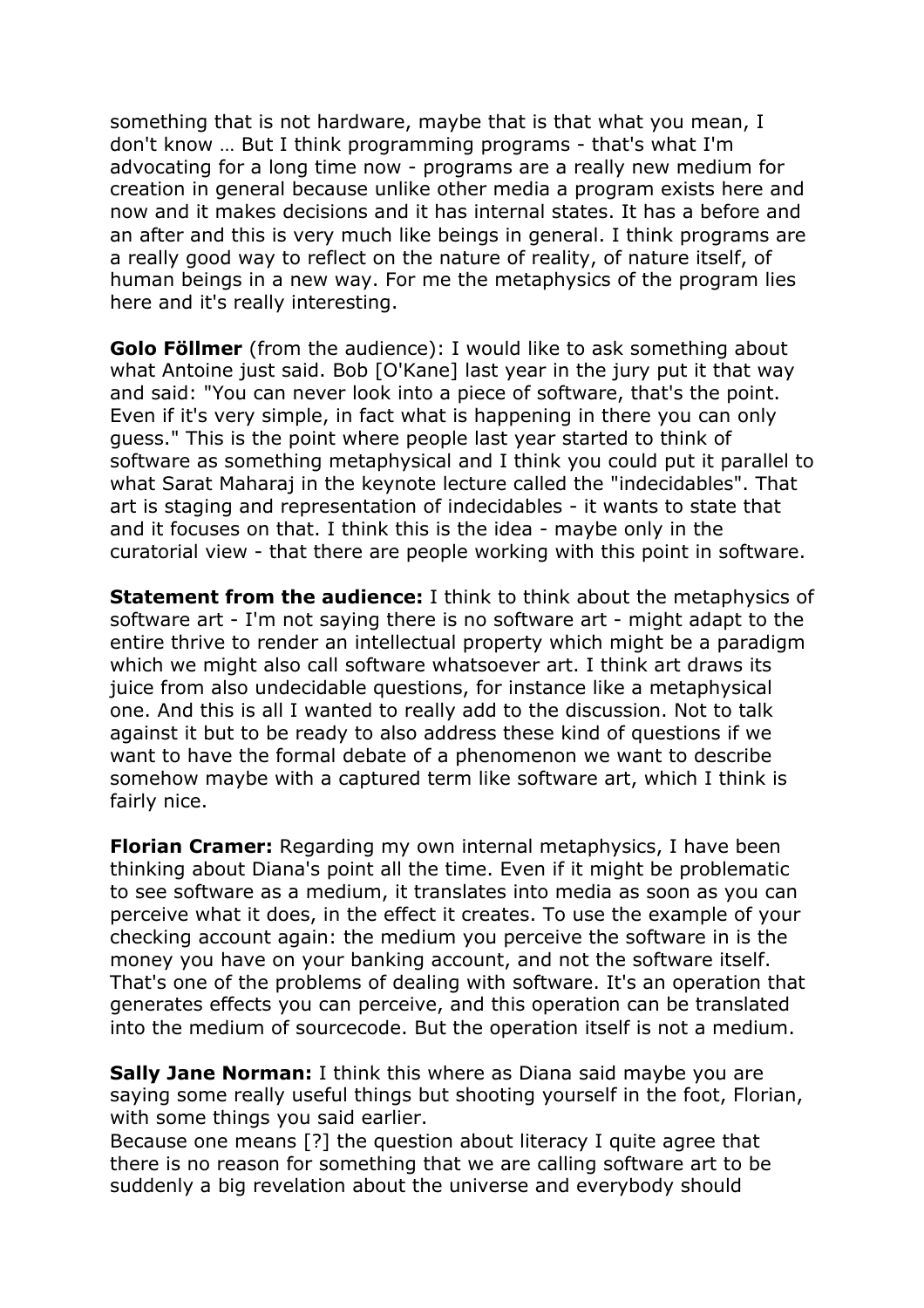understand it instantly. As Olga said, we have strong cultural coding that enables us to access all different kinds of human artifacts and software is a part of this history.

But you're saying that because there is such pervasive use of software, of programming, then literacy levels are going to be rising and I'm saying that's probably precisely why they're not rising. I think one of the big problems that we're having, one of the paradoxes and interesting contradictions of this thing that we are calling software art is that it is a merging in an unconsecrated space in a very pervasive manner, so there is a ubiquitousness about it that is making it look as though it's everywhere. What we're doing is boding this category called software art is to suddenly make explicit […] some very interesting specific features, cultural features. We are using this category to try to recognize, identify and talk about what this may be capable of expressing, that other forms of communication and other media haven't yet been able to express. And this is why I liked the question this woman just asked about how it's making us think. It's one of the processes, what are the new ways of thinking that this programs are inducing in us, once we wake up to the fact that they have aesthetic and communicational specificities.

**Florian Cramer**: I think you're right.

**Sally Jane Norman:** And I'm going to shoot my hardware in the head.

**Florian Cramer:** No, you're totally right criticizing me on this initial assumption I made on literacy.

**Pit Schultz:** I just have a question for Alex. Do you think you could do these things with php?

**Alex McLean:** What things?

**Pit Schultz:** Those things ... like deep programming ... I mean, could you do forkbomb with php or with basic or another programming language?

**Alex McLean:** I guess it's possible but I only use Perl.

**Pit Schultz:** Is there some kind of inherent - it's a kind of rhetorical question - [quality of programming in the different languages?] You know about the culture of Perl and the freedom it gives to the programmer on the level of coding. It seems to me if you look at the culture of php or Visual Basic programmers that it seems to be more possible to use Perl to create a kind of aesthetic value out of it than with Visual Basic or even with Java. I mean every programming language has its own in-build culture so to say and this is also something that we learn through its uses that software doesn't have to be always like this completely industrialized, completely pragmatic product. It has cultural vectors or potentials. But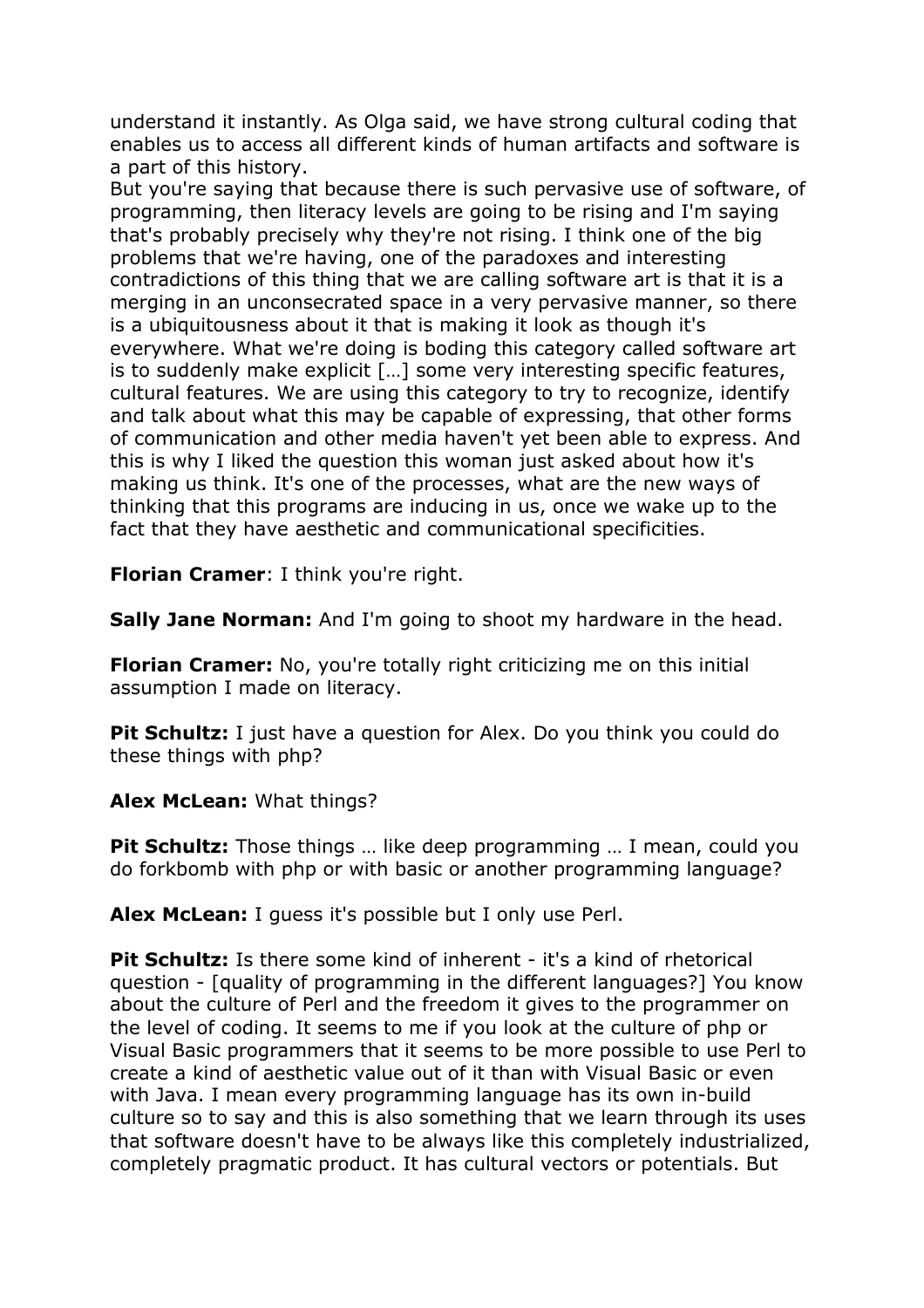they're getting explored and discovered and then presented in this software art [?].

It's more like adding to what was being said before, that if you go in a precise local mode then it can become meaningful but the more you get into the view from above, the generalized view, it means everything or nothing. That we have very often in this media art discourses I think.

**Alex McLean:** There's a lot of computer languages that are very similar to Perl. I think php is very similar to Perl. I think, it's maybe the first to draw a lot of influences from a lot of different languages, there's lots of different ways of doing different things. Perhaps it's easier to reach the state where you're not thinking about the language at all you're just thinking about what you're doing with Perl. But I'm sure that's true of any point that you reach where you don't think about what you're doing in specific and you can just do it. I'm sure there's C-programmers who know their craft so well that they don't feel any boundaries in what they're doing.

Then I guess there are always boundaries that you might not actually be aware of because as a programmer you do think in terms of the language and to some extend you are ruled by the language. The first time that a program is run is, I guess, in the mind of the programmer so in that way you are thinking Perl if you're a Perl programmer. So it has a very strong influence on your thoughts. Maybe that has also to do with the metaphysical question, although I don't really understand it too well, in that if you're running this code in your head before you're programming it and then you're introducing it to an operating system where it's run then an operating system is also software which someone thought - then you're looking at a system which is just a collection of people's thoughts. Is it a medium or is it an environment? I don't know. But I think it's an interesting place to work.

**Question from the audience:** I would like to ask Antoine, when you showed us the black boxes and the A-letter you said that the action is below meaning. This really struck me but how do I get this information?

**Antoine Schmitt:** What's the last part of the question? I mean …

**Question from the audience:** You said the action is below meaning … and this is really, I mean that's a bomb. But if you only see these movements, they are so random. So how do I get this information that the action you see is below meaning?

**Antoine Schmitt:** Well, I talked to the artist and he told me. That's his point of view.

**Question from the audience:** So only you know this?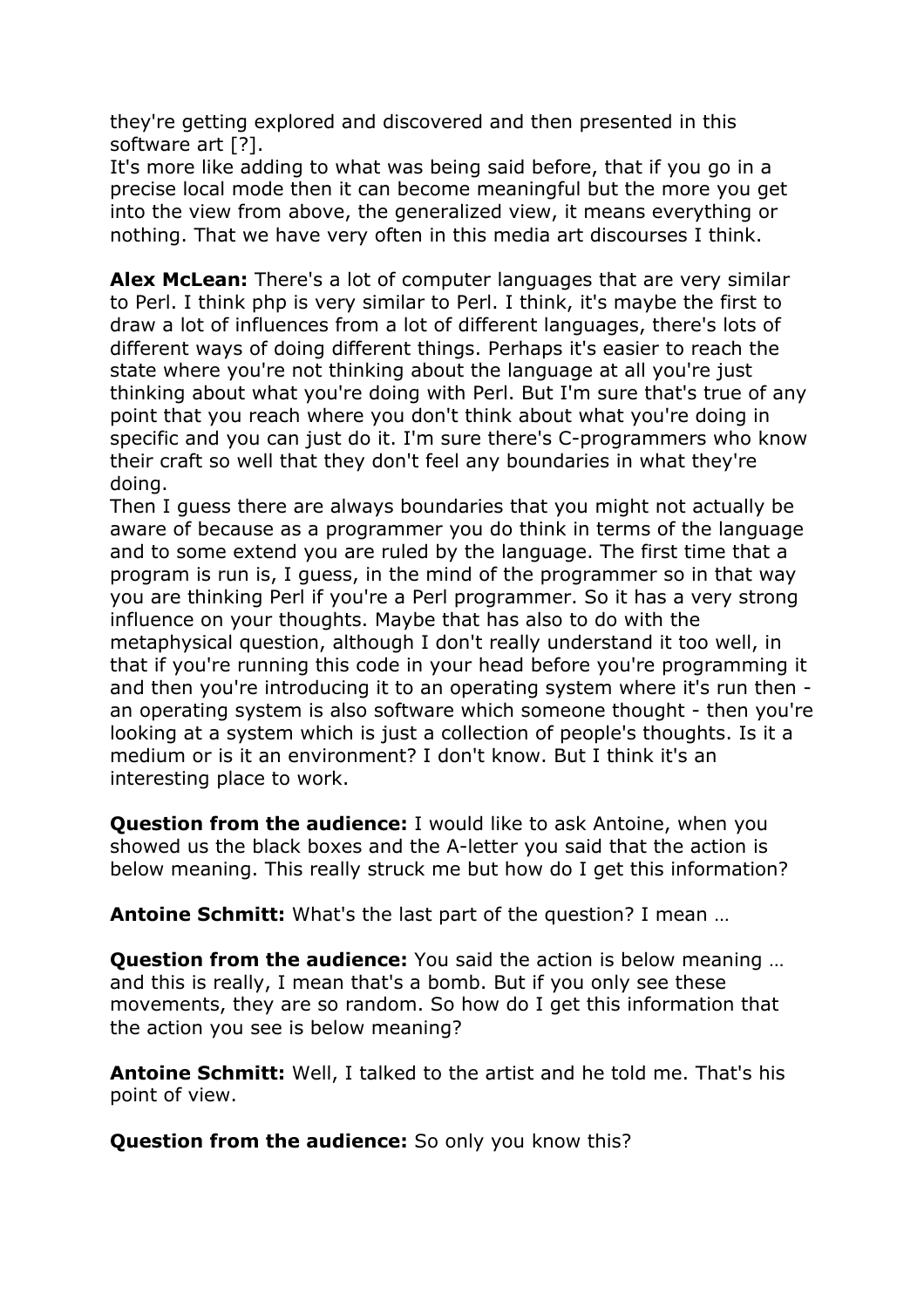**Antoine Schmitt:** Well, I first saw this piece when I looked for pieces on the internet. I looked at it and I really liked it. Actually that was how I defined it, that it is just below language, I thought. All the actions I saw, all the movements looked like they had some meaning but it was just the beginning of the meaning but not the end. Just below the meaning. Like if you see two dots going to one another and stopping, this is some kind of finished action. It has a meaning: they were attracted and they stick together and you can understand it. But if they seem to do it and at the last moment they change or they do it for one second and they split, it looks like meaning, it looks like … meaning something, but it does not really. He plays with this on many different levels both at the graphical level, where you have letters but not words, and on the movement level, where you have semi-movements, and also at the level of interactivity, where what you do sometimes has an effect sometimes does not and it is not always understandable. But it is not random, because randomness is white noise. I think it is very important to think about the shape of randomness. You can have totally random actions or movements and you can have semi-random. Life is semi-random. Lots of things that are random happen and still things have a shape. This shape is interesting and it's an interesting field, the shape of randomness.

**Florian Cramer:** One point concerning Pit's and Alex's debate about the style of the programming language influencing what you do with it. I would say the question whether a programmer writes in C or Python or Perl is just as relevant as the question whether a poet writes in English, German or French.

What does this tell us? It tells us that software programming by no means is something objective. - [to Adrian Ward:] I know, Adrian, that's a point you have made several times, that you express subjectivity in code and that you see Auto-Illustrator as an expansion of your own subjectivity and imagination into a generative process. And this point is important when we speak about software art, and by this we also come back to the question of authorship posed right at the beginning of this panel. It means that there is no such thing as autonomous technology. This concept is bullshit in my opinion. I strongly disagree with any media theory which says that there technology is autonomous, creating itself and running itself. That's not the case.

If you use Microsoft Windows, you use a construct implemented by the programmers of Microsoft, and they did it with an intention. The intention is not in the machine, but in those who created it. It's political, it's cultural. This is what we wanted to stress by highlighting this notion of software art.

Because of that I've come to be critical of poststructuralist and postmodernist theories that talk about the vanishing of subjectivity. I don't buy that anymore. Software art, using a technology that supposedly is impersonal, shows how much subjectivity is in the technology. I agree there is a danger to return to notions of the genius or autonomous artist. In fact, the notion of genius is quite common in programmers' cultures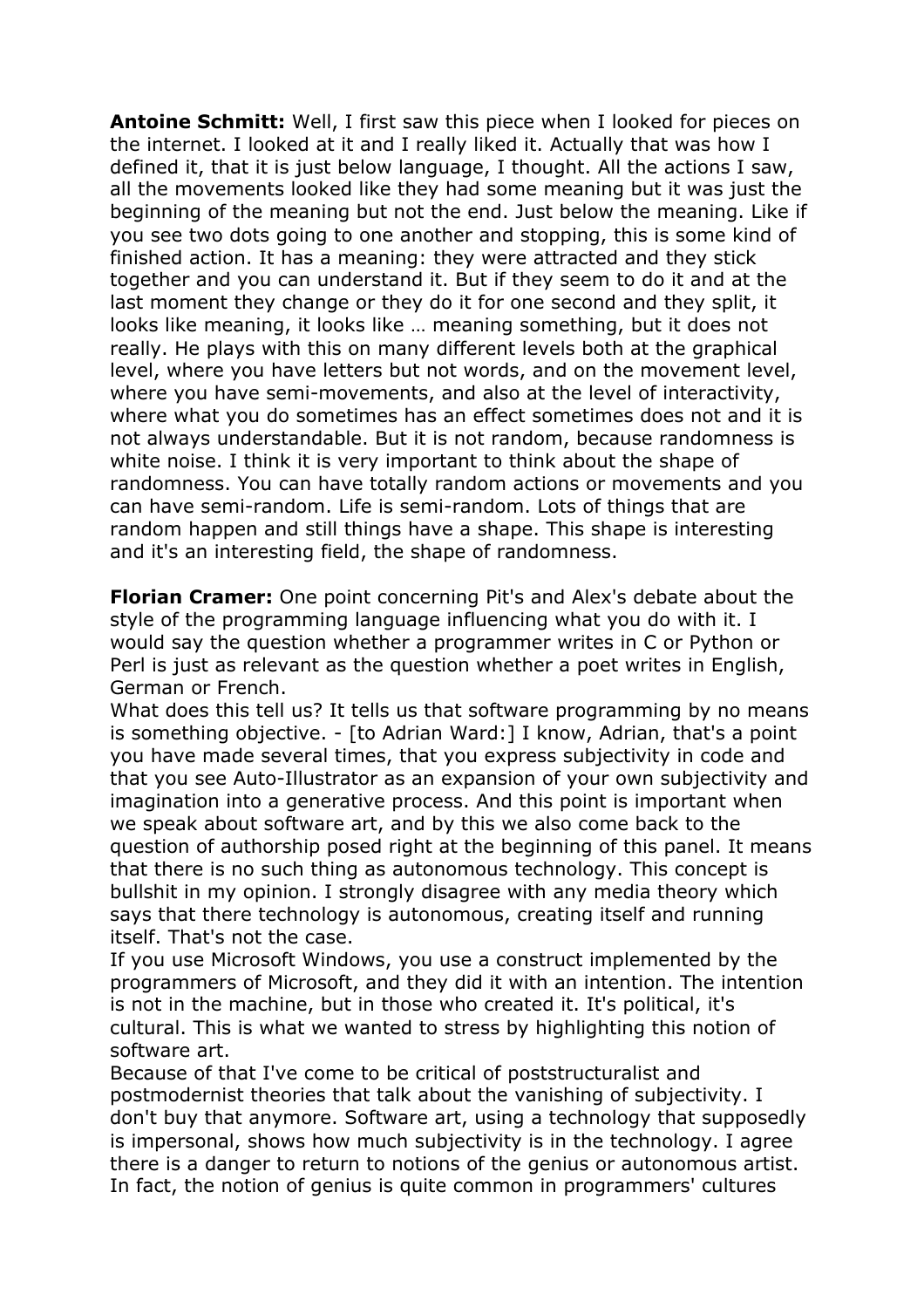where people like Richard Stallman, Daniel Bernstein or Donald Knuth are considered geniuses just as artists were considered geniuses in the 18th and 19th century. So we have to be careful not to go into this extreme. But nevertheless, going into the other extreme of ruling out subjectivity and individual creation altogether would be just as wrong.

**Adrian Ward** (from the audience): I was just going to add an important point. At the moment I come to feel that software art is partially about discovering responsibility. I think that's what we're all realizing in different ways that people writing software have a lot of responsibility. Traditionally perhaps those have been in banks for calculating bank balances or controlling flight control data […] but it's also about how you express yourself and how you use language. I think that's really what's causing us to be here because we are realizing we have lots of responsibility and that needs to be explored before we can go any further.

**Sally Jane Norman:** Just very quickly on the language analogy. Somebody who chooses to write in German, chooses to address a German public, somebody who chooses to write in French, chooses to address a French public, somebody who chooses to write in C, or  $C_{++}$ , who is he addressing?

**Florian Cramer:** In case of Perl if its open software she's addressing the Perl community. Definitely. Yes. And ACME [Perl] is the example of that. ACME [Perl], what Amy has shown, only works for the Perl community and for no one else.

**Amy Alexander:** What? Everything written in Perl is for the Perl community? *Teasing.* OK I'd better shut up then. But really, plenty of projects are written in Perl. Like this project from the Yes Men software programming group for example - the Reamweaver project. It's a lot like the project Inke described, and it's for users. It lets you make an automatic parody of a website. It's not for Perl people; it's just written in Perl for certain reasons. A lot of projects … Runme.org is written in Perl but it's not for Perl users. It's not important that you know it's in Perl. Something like that ACME module, yeah, that's at a different level and that's for Perl users. But not everything written in Perl is for a Perl audience.

But I would say, yes, language does influence what you do. One of the things that interests me about Adrian's Auto-Illustrator project is that when I start reading about Real Basic, the language which he wrote in, I can see a lot of connections. RealBasic facilitates doing things with the interface and playing with the interface. In something like my b0timati0n performance project I'm playing with "what is the aesthetic of Lingo and Director?" Now the audience might not know "Oh, that's the Lingo and Director aesthetic!" but they kind of realize "I've seen a lot of this cheesy effects on the web on some place." So it is certainly relevant what you write - software influences the user and influences the user's behavior.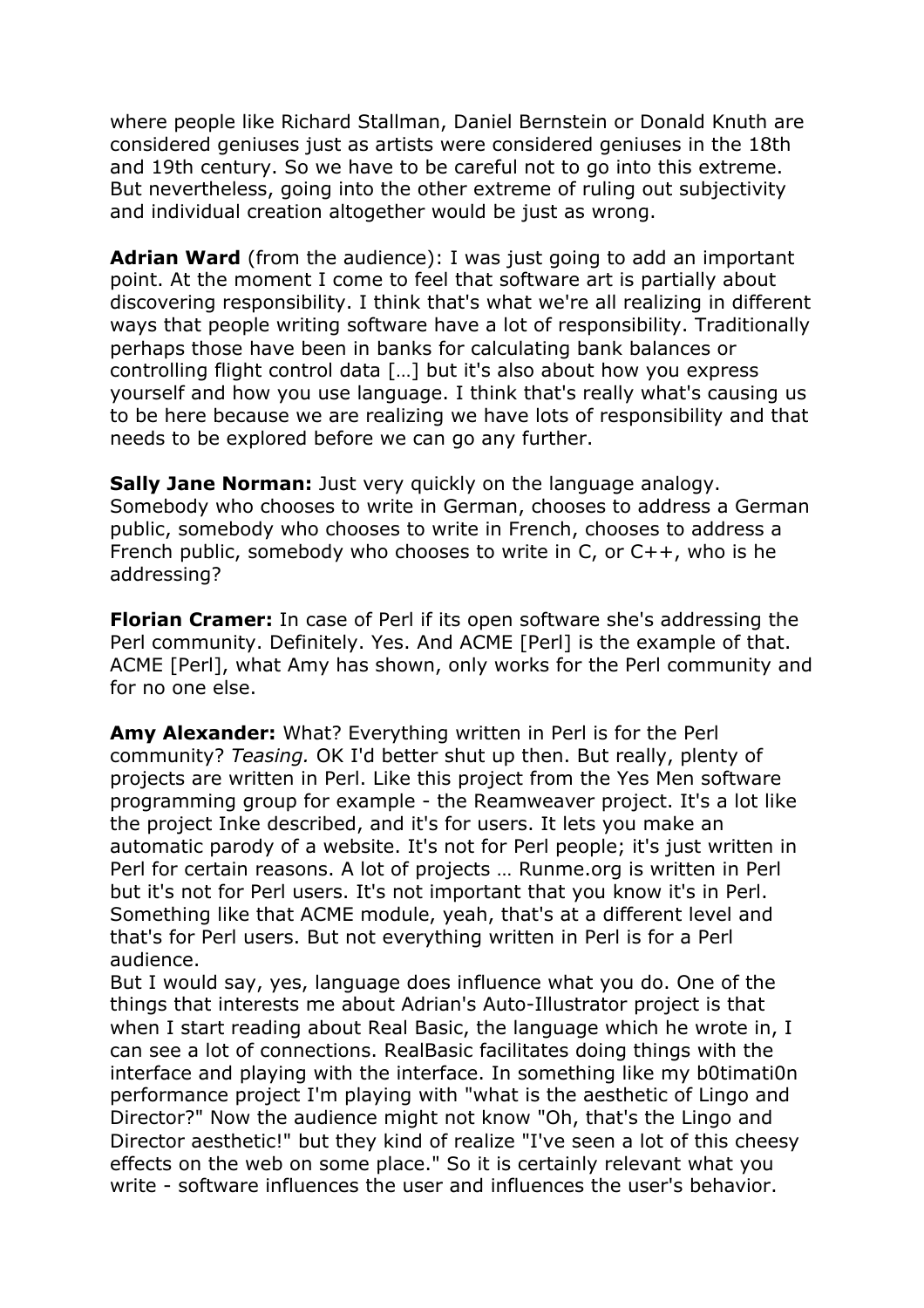But also, the programming language influences the programmer's behavior and therefore it influences the output.

**Alex McLean:** I was going to draw a comparison rather than with human language with languages like painting. So one could paint a picture which a non-painter can appreciate but if you then want to take the language or take expressions from that painting and put it into another painting you have to be a painter yourself. Then you could draw comparisons between painting and Perl and pastel drawings and C.

**Olga Goriunova**, *addressing Sally Jane Norman*: When a writer writes in a certain language he doesn't choose to address a certain public he just writes because he speaks that language, it's his mother tongue. Writers who write in foreign languages are quite rare (probably only Nabokov is famous for that among Russian writers).

This tendency to compare programming languages with human languages and code with text and literature … how should I put it? … I really dislike it, because it's really reductive. It inclines towards very formalistic understanding of literature. Literature and software, text and code are indeed very different things.

**Amy Alexander:** It's a complicated question: the comparison of text with … of programming languages with human written languages. It's a shame that Margarete Jahrmann couldn't be here cause on the software jury this was her interest in particular. It's not supposed to be this reductive thing. The assumption that it is a one to one reductive comparison often gets the point dismissed and gets "Code is a language" dismissed. But that's not what it's about.

It's this idea of not losing the idea of coding, remembering that software is both interface and something written behind it. Remembering that this something written behind it has a style, has a subjectivity, has all this sorts of personal aspects that matter, even the fact that it's written in Perl or it's written in Real Basic… If it's written in Real Basic, it might play with the interface more; if it's written in Perl, it might do more things that you can't see, it might do more text manipulation and so on. Realizing that there are differences depending on how it's written, what language it's written, who's writing it and whose style, that is important. That's not to say "Oh, it's just like a human language." I don't think that's ever been the point.

I'd also like to bring up - to tie this into another question that came up cause I have to go really soon - what is the material, what is the medium? How does this relate to music and musical languages? Because in music we also don't have material, we have the language and it's an executable language. And that's what software is - it's an executable language. And we also have people writing in different musical languages as well. Western music and eastern music are written differently. How does this relate? Do we have the same problems thinking about software as people did at first thinking about music? I'm interested in how this relates.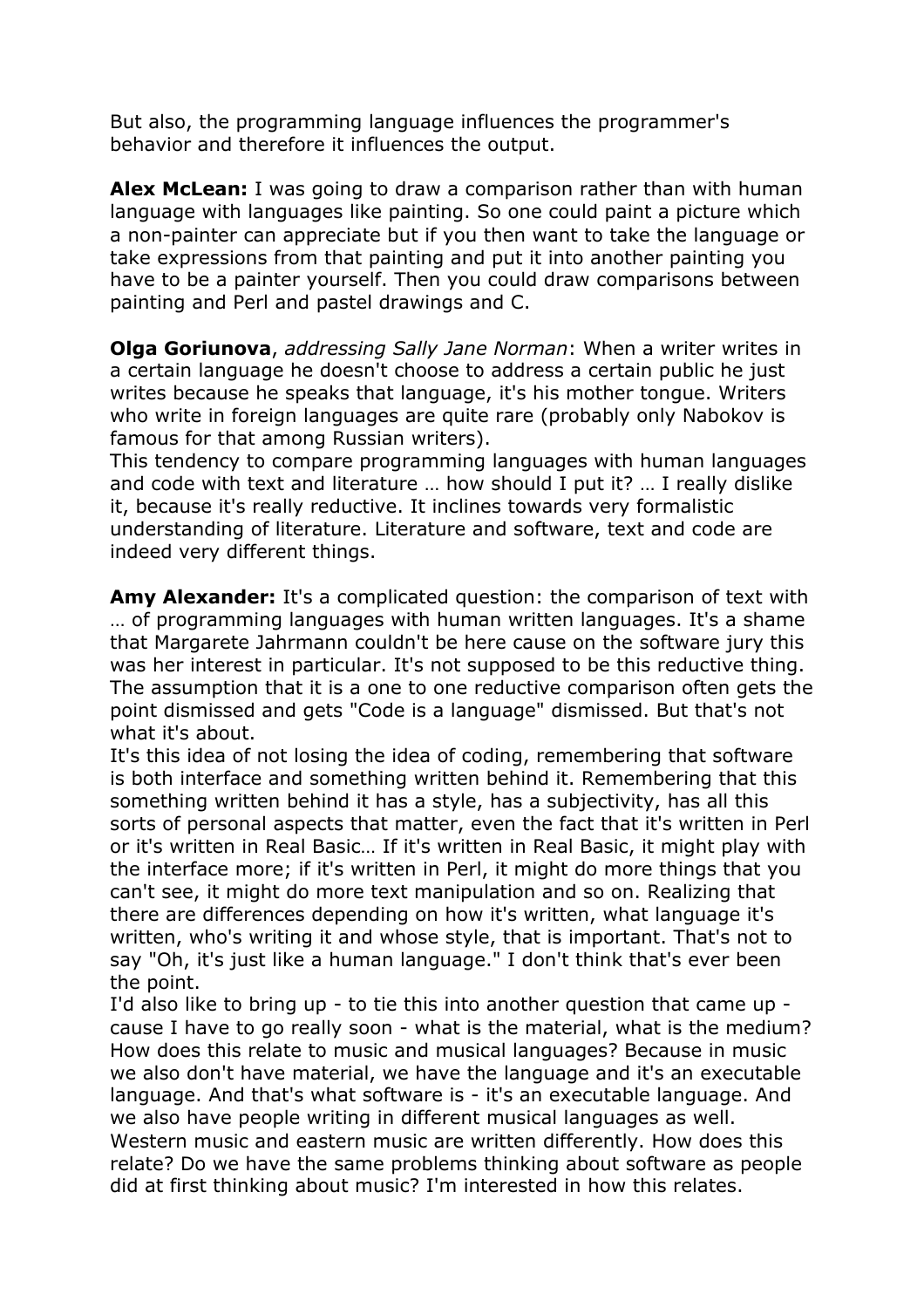Because there's also been people like John Cage who wrote compositions with instructions in the middle such as "everybody stand on your left foot and play the third thing that comes into your head" which is very much like Alex's animal.pl software project. So there's some precedent here: there are these compositions with very literal instruction sets, but also, we can think about the fact that there's been executable language long before software.

**Inke Arns:** I think we should slowly start to wrap up the session. Because I see slight signs of fatigue in the audience. Perhaps it would be a nice … I don't want to give you a summary, because most of you have been here for the whole session - but I think it would be a nice question to ask you [the audience]. It'd be interesting to know if you could find all these topics we talked about in our discussion in the pieces we presented at the beginning. Perhaps this was a discussion that totally carried us away and it had nothing to do with the pieces we showed in the beginning. Perhaps you have some other examples. I don't know. It would be nice to …

**Lars Midbøe** [organizer of the "ElectroHype" software art conference in Malmø, 2002] (from the audience): Last spring when I was working on an exhibition in Sweden we really noticed a change that a lot of artists started working with code and programming. I think, a lot of it has to do with that people are tired of that the colors from the companies doing the software are rubbing off on the final art product. I haven't seen that "Oh, that's done in Flash and blabla…".

I said the other day that the focus is going to the internal processes between software and hardware. I think it's a good sign that people start looking at things that have driven that computer based art thing and going away from the VR crap projects that somebody also mentioned. I would like to point out one artist, John F. Simon

[http://www.numeral.com/], who talks about coding as creative writing, but he had a problem because he couldn't sell the programs. When he made objects running the programs the galleries really picked it up. Have a look at his website, he's a good guy.

**Statement from the audience:** Up until now I never heard the term software art. I've been doing something for about 20 years which might be described as software art. I want to give a short statement or point of view from someone outside of this area, which might give you something to think about.

I've been doing programming to express what's inside of me. Just like using a brush to express something. But then sometime [ago] I asked myself a question: Does the program program the programmer? Is there a circle, a feedback loop? So maybe software art is a way to talk to the machine. Thank you!

**Inke Arns:** Thanks a lot! Are there any more questions, statements? Ja, Henning?